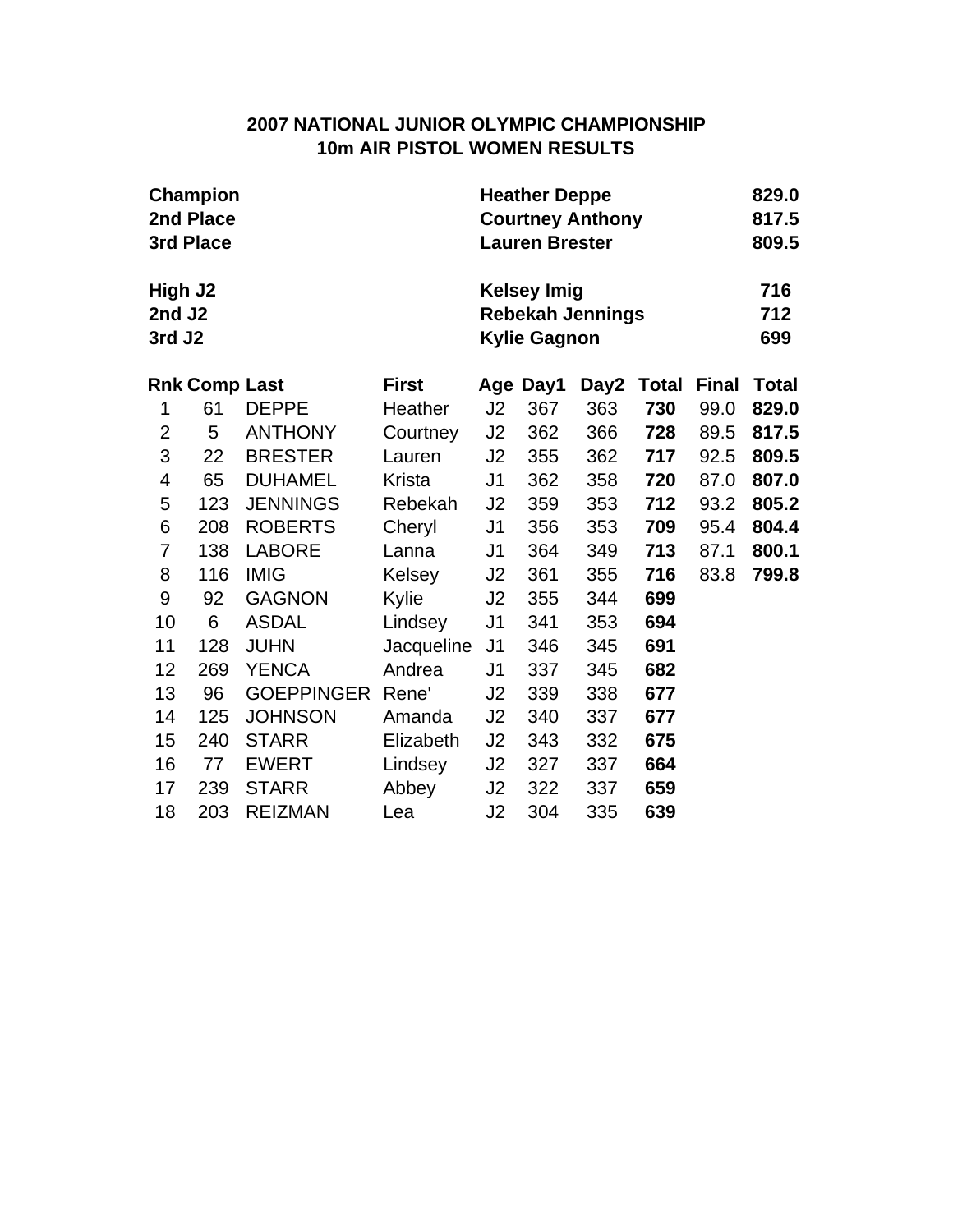# **2007 NATIONAL JUNIOR OLYMPIC CHAMPIONSHIP 25m SPORT PISTOL WOMEN RESULTS**

|                | Champion                     |                         |                 | <b>Heather Deppe</b> |                       | 747.3                                             |              |              |                   |  |  |
|----------------|------------------------------|-------------------------|-----------------|----------------------|-----------------------|---------------------------------------------------|--------------|--------------|-------------------|--|--|
|                | 2nd Place                    |                         |                 |                      | <b>Lindsey Asdal</b>  |                                                   |              |              | 725.3             |  |  |
| 3rd Place      |                              |                         |                 |                      |                       | <b>Rebekah Jennings</b>                           |              |              | 720.7             |  |  |
| High J2        | 2nd Place J2<br>3rd Place J2 |                         |                 |                      | <b>Lauren Brester</b> | <b>Courtney Anthony</b><br><b>Janna Longshore</b> |              |              | 527<br>515<br>494 |  |  |
|                | <b>Rnk Comp Last</b>         |                         | <b>First</b>    | Age                  | <b>Pre</b>            | RF                                                | <b>Total</b> | <b>Final</b> | <b>Total</b>      |  |  |
| 1              | 61                           | <b>DEPPE</b>            | Heather         | J2                   | 279                   | 278                                               | 557          | 190.3        | 747.3             |  |  |
| $\overline{2}$ | 6                            | <b>ASDAL</b>            | Lindsey         | J1                   | 266                   | 264                                               | 530          | 195.3        | 725.3             |  |  |
| 3              | 123                          | <b>JENNINGS</b>         | Rebekah         | J2                   | 270                   | 269                                               | 539          | 181.7        | 720.7             |  |  |
| 4              | 5                            | <b>ANTHONY</b>          | Courtney        | J2                   | 260                   | 267                                               | 527          | 183.2        | 710.2             |  |  |
| 5              | 75                           | <b>EVERETT</b>          | <b>Michelle</b> | J1                   | 235                   | 265                                               | 500          | 190.8        | 690.8             |  |  |
| $\,6$          | 22                           | <b>BRESTER</b>          | Lauren          | J2                   | 252                   | 263                                               | 515          | 175.5        | 690.5             |  |  |
| $\overline{7}$ | 65                           | <b>DUHAMEL</b>          | Krista          | J1                   | 238                   | 258                                               | 496          | 185.4        | 681.4             |  |  |
| 8              | 208                          | <b>ROBERTS</b>          | Cheryl          | J <sub>1</sub>       | 239                   | 261                                               | 500          | 176.7        | 676.7             |  |  |
| 9              | 128                          | <b>JUHN</b>             | Jacqueline      | J <sub>1</sub>       | 237                   | 257                                               | 494          |              |                   |  |  |
| 10             | 153                          | <b>LONGSHORE</b>        | Janna           | J2                   | 235                   | 259                                               | 494          |              |                   |  |  |
| 11             | 116                          | <b>IMIG</b>             | Kelsey          | J2                   | 257                   | 235                                               | 492          |              |                   |  |  |
| 12             | 169                          | <b>McKENNA</b>          | <b>Sherri</b>   | J <sub>1</sub>       | 227                   | 254                                               | 481          |              |                   |  |  |
| 13             | 159                          | <b>MACGREGOR Allie</b>  |                 | J1                   | 223                   | 242                                               | 465          |              |                   |  |  |
| 14             | 96                           | <b>GOEPPINGER Rene'</b> |                 | J <sub>2</sub>       | 216                   | 233                                               | 449          |              |                   |  |  |
| 15             | 17                           | <b>BLANTON</b>          | <b>Brandy</b>   | J2                   | 219                   | 213                                               | 432          |              |                   |  |  |
| 16             | 43                           | <b>CHEN</b>             | Mei             | J2                   | 229                   | 202                                               | 431          |              |                   |  |  |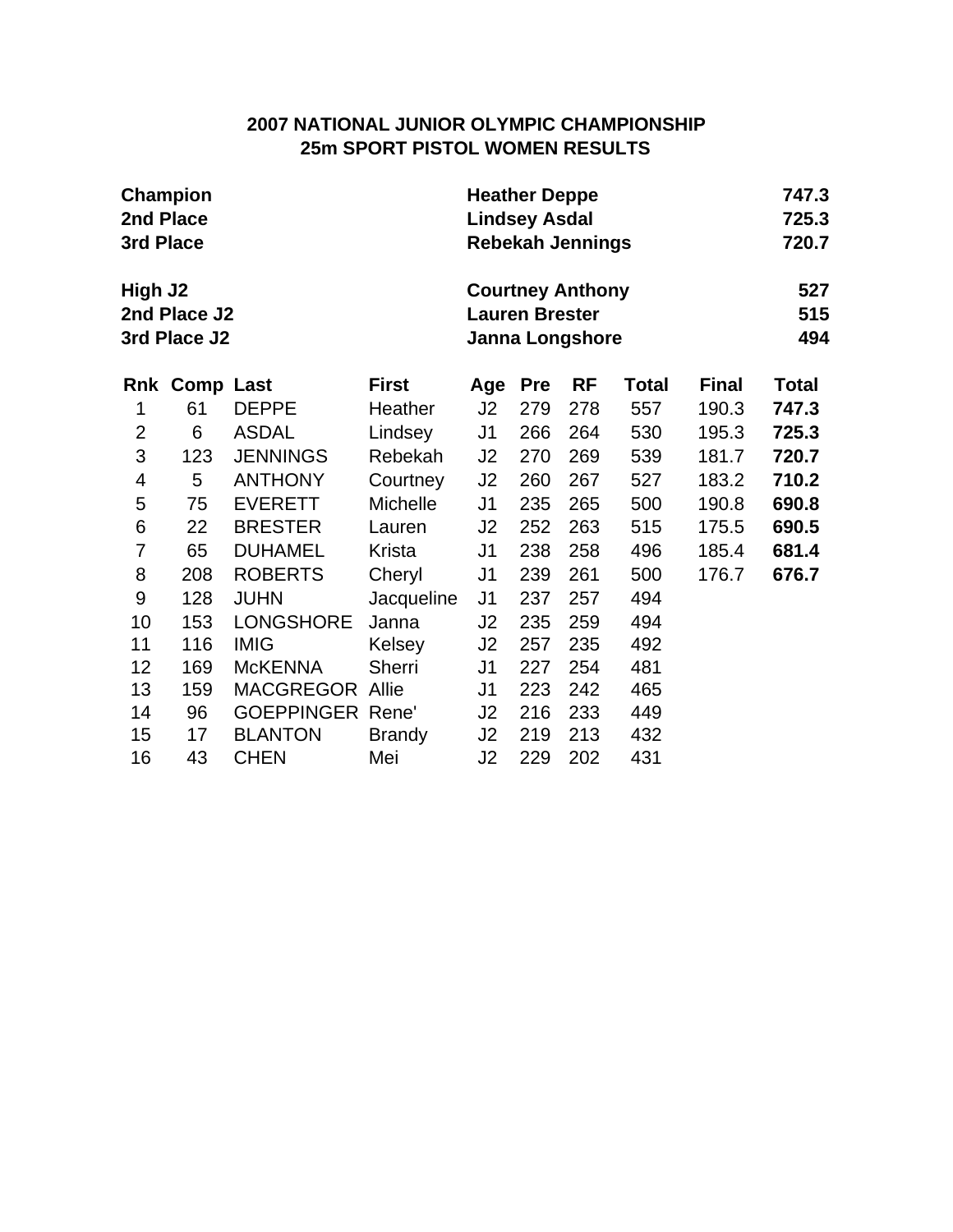#### **2007 NATIONAL JUNIOR OLYMPIC CHAMPIONSHIP 10m AIR PISTOL MEN RESULTS**

|                | Champion<br>2nd Place<br>3rd Place                   |                                | <b>Anthony Lutz</b><br><b>Nick Mower</b><br><b>Cody Owsley</b> |                      | 1221.5<br>1210.4<br>1202.4                                        |            |              |              |                      |
|----------------|------------------------------------------------------|--------------------------------|----------------------------------------------------------------|----------------------|-------------------------------------------------------------------|------------|--------------|--------------|----------------------|
|                | <b>High Place J2</b><br>2nd Place J2<br>3rd Place J2 |                                |                                                                |                      | <b>Jake Adams</b><br><b>Bradley Bunner</b><br><b>Ryan Spinney</b> |            |              |              | 1088<br>1074<br>1062 |
|                | 1st Place J3                                         |                                |                                                                |                      | <b>James Starr</b>                                                |            |              |              | 1038                 |
|                | <b>Rnk Comp Last</b>                                 |                                | <b>First</b>                                                   | Age                  | Day1                                                              | Day2       | <b>Total</b> | <b>Final</b> | <b>Total</b>         |
| 1              | 157                                                  | <b>LUTZ</b>                    | Anthony                                                        | J <sub>1</sub>       | 558                                                               | 565        | 1123         | 98.5         | 1221.5               |
| $\overline{2}$ | 175                                                  | <b>MOWER</b>                   | <b>Nick</b>                                                    | J <sub>1</sub>       | 555                                                               | 557        | 1112         | 98.4         | 1210.4               |
| 3              | 185                                                  | <b>OWSLEY</b>                  | Cody                                                           | J <sub>1</sub>       | 552                                                               | 555        | 1107         | 95.4         | 1202.4               |
| 4              | 184                                                  | <b>ORVIN</b>                   | Jason                                                          | J <sub>1</sub>       | 550                                                               | 553        | 1103         | 93.9         | 1196.9               |
| 5              | 8                                                    | <b>BABIUC</b>                  | Vlad                                                           | J <sub>1</sub>       | 551                                                               | 550        | 1101         | 94.5         | 1195.5               |
| 6              | 200                                                  | <b>RAGAY</b>                   | Sean                                                           | J <sub>1</sub>       | 545                                                               | 549        | 1094         | 98.7         | 1192.7               |
| $\overline{7}$ | 244                                                  | <b>STRAIT</b>                  | Jesse                                                          | J <sub>1</sub>       | 553                                                               | 536        | 1089         | 93.2         | 1182.2               |
| 8              | 226                                                  | <b>SLIPPER</b>                 | Ryan                                                           | J <sub>1</sub>       | 543                                                               | 547        | 1090         | 90.4         | 1180.4               |
| 9<br>10        | 221<br>2                                             | <b>SHANNON</b><br><b>ADAMS</b> | Marc<br>Jake                                                   | J <sub>1</sub><br>J2 | 543<br>547                                                        | 545<br>541 | 1088<br>1088 |              |                      |
| 11             | 117                                                  | <b>IMIG</b>                    | <b>Tyler</b>                                                   | J <sub>1</sub>       | 542                                                               | 545        | 1087         |              |                      |
| 12             | 219                                                  | <b>SEIDLER</b>                 | <b>Brady</b>                                                   | J <sub>1</sub>       | 543                                                               | 542        | 1085         |              |                      |
| 13             | 272                                                  | <b>ZOLKO</b>                   | Josh                                                           | J <sub>1</sub>       | 543                                                               | 541        | 1084         |              |                      |
| 14             | 129                                                  | <b>KANG</b>                    | Jeffrey                                                        | J <sub>1</sub>       | 529                                                               | 555        | 1084         |              |                      |
| 15             | 50                                                   | <b>CORDER</b>                  | Zach                                                           | J <sub>1</sub>       | 543                                                               | 533        | 1076         |              |                      |
| 16             | 28                                                   | <b>BUNNER</b>                  | <b>Bradley</b>                                                 | J2                   | 535                                                               | 539        | 1074         |              |                      |
| 17             | 257                                                  | <b>WELCH</b>                   | Jerrod                                                         | J1                   | 529                                                               | 542        | 1071         |              |                      |
| 18             | 36                                                   | <b>CALLAGE</b>                 | Alex                                                           | J <sub>1</sub>       | 520                                                               | 549        | 1069         |              |                      |
| 19             | 224                                                  | <b>SIMONSON</b>                | Shane                                                          | J <sub>1</sub>       | 539                                                               | 526        | 1065         |              |                      |
| 20             | 115                                                  | <b>HSI</b>                     | James                                                          | J1                   | 520                                                               | 543        | 1063         |              |                      |
| 21             | 235                                                  | <b>SPINNEY</b>                 | Ryan                                                           | J2                   | 526                                                               | 536        | 1062         |              |                      |
| 22             | 197                                                  | <b>PHIPPS</b>                  | Wade                                                           | J <sub>2</sub>       | 537                                                               | 524        | 1061         |              |                      |
| 23             | 126                                                  | <b>JOHNSON</b>                 | Erik                                                           | J <sub>1</sub>       | 531                                                               | 528        | 1059         |              |                      |
| 24             | 9                                                    | <b>BALL</b>                    | Robert                                                         | J <sub>1</sub>       | 521                                                               | 532        | 1053         |              |                      |
| 25             | 21                                                   | <b>BRANDT</b>                  | <b>Nicholas</b>                                                | J2                   | 531                                                               | 521        | 1052         |              |                      |
| 26             | 133                                                  | <b>KLEIN</b>                   | Jacob                                                          | J2                   | 533                                                               | 510        | 1043         |              |                      |
| 27             | 101                                                  | <b>HANNAH</b>                  | John                                                           | J <sub>1</sub>       | 508                                                               | 532        | 1040         |              |                      |
| 28             | 112                                                  | <b>HOLTMAN</b>                 | Joshua                                                         | J <sub>1</sub>       | 519                                                               | 521        | 1040         |              |                      |
| 29             | 127                                                  | <b>JUBB</b>                    | Holden                                                         | J <sub>1</sub>       | 518                                                               | 522        | 1040         |              |                      |
| 30             | 241                                                  | <b>STARR</b>                   | James                                                          | J3                   | 511                                                               | 527        | 1038         |              |                      |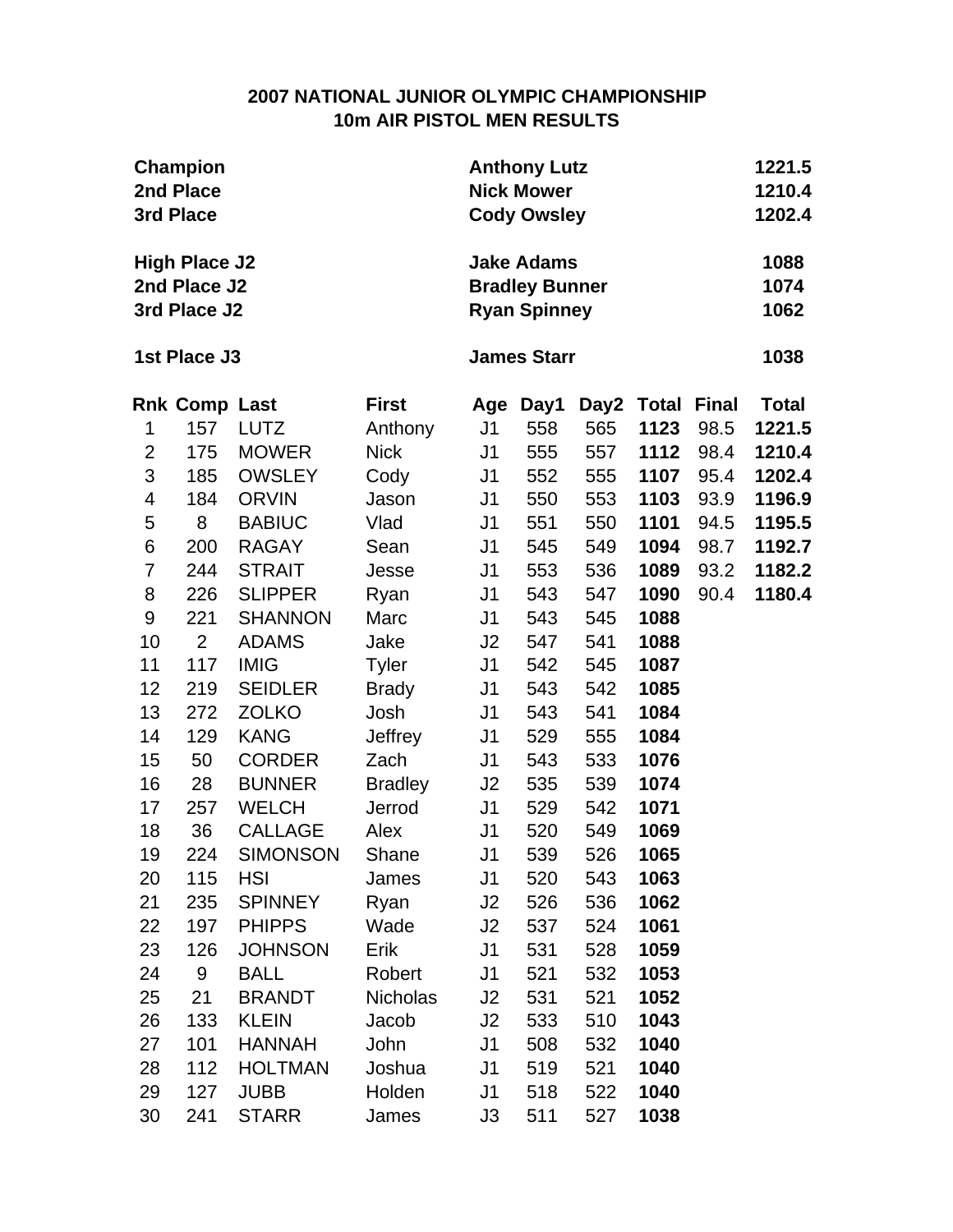|    | Rnk Comp Last |                 | First      |                |     |     |      | Age Day1 Day2 Total Final | <b>Total</b> |
|----|---------------|-----------------|------------|----------------|-----|-----|------|---------------------------|--------------|
| 31 | 95            | <b>GIUNTA</b>   | Stephen Jr | J <sub>1</sub> | 512 | 525 | 1037 |                           |              |
| 32 | 79            | <b>FISCHER</b>  | Andrew     | J2             | 510 | 525 | 1035 |                           |              |
| 33 | 249           | <b>TOTTS</b>    | Joey       | J <sub>2</sub> | 518 | 516 | 1034 |                           |              |
| 34 | 26            | <b>BROWN</b>    | Will       | J <sub>2</sub> | 512 | 515 | 1027 |                           |              |
| 35 | 27            | <b>BRUMMOND</b> | David      | J2             | 504 | 514 | 1018 |                           |              |
| 36 | 51            | <b>CORLEY</b>   | Rafe       | J2             | 495 | 518 | 1013 |                           |              |
| 37 | 250           | <b>TOURIGNY</b> | Aaron      | J2             | 492 | 520 | 1012 |                           |              |
| 38 | 3             | <b>ALIFF</b>    | Kevin      | J <sub>2</sub> | 510 | 489 | 999  |                           |              |
| 39 | 190           | <b>PESCI</b>    | Bill       | J <sub>2</sub> | 497 | 498 | 995  |                           |              |
| 40 | 212           | <b>ROSE</b>     | TJ         | J <sub>2</sub> | 475 | 491 | 966  |                           |              |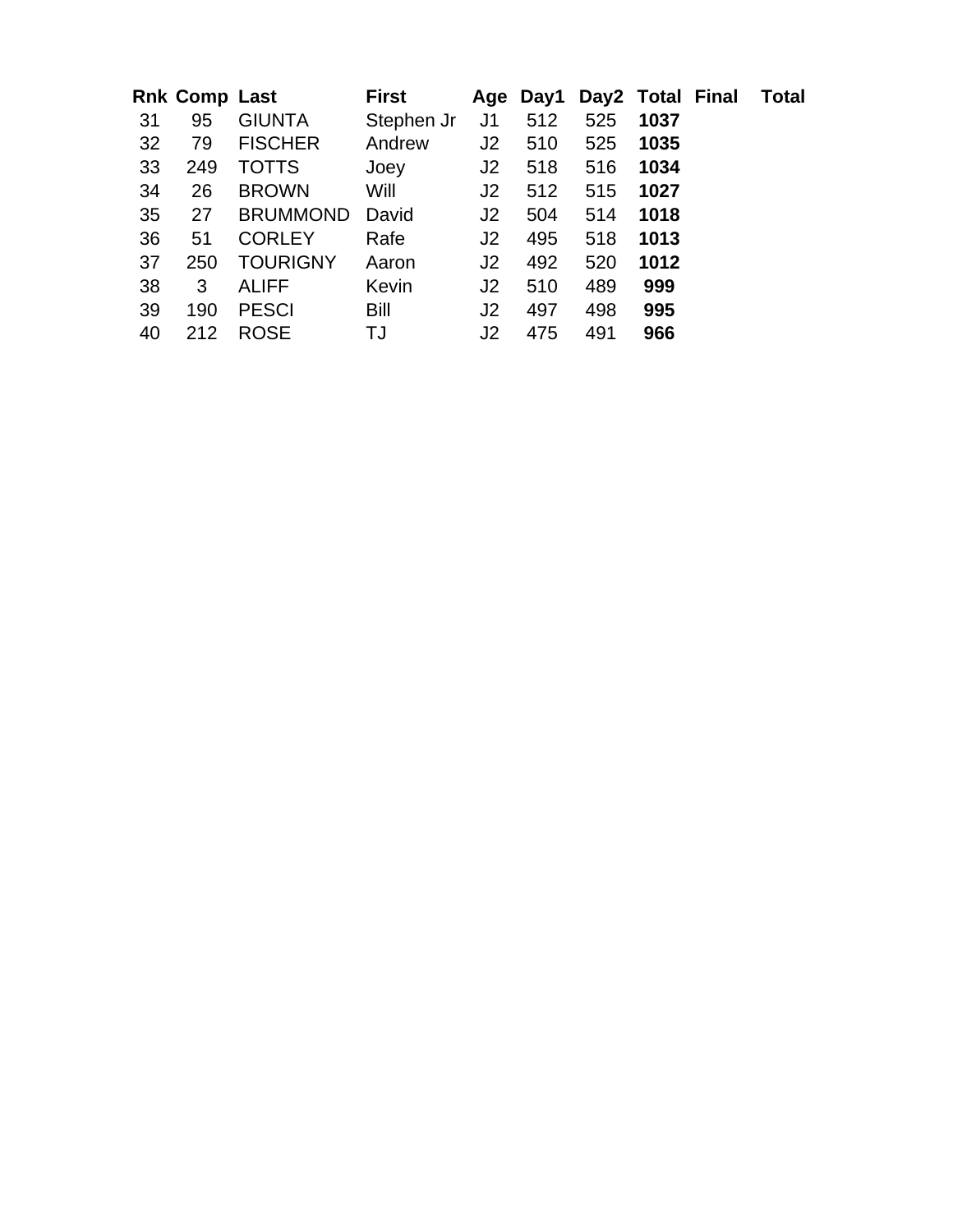# **2007 NATIONAL JUNIOR OLYMPIC CHAMPIONSHIP 50m FREE PISTOL MEN RESULTS**

|                                                     | <b>Champion</b><br>2nd Place<br>3rd Place |                 |              |                                                                 |    | Sean Ragay<br><b>Cody Owsley</b><br><b>Anthony Lutz</b> |    |    |    |    |       |              |                   |
|-----------------------------------------------------|-------------------------------------------|-----------------|--------------|-----------------------------------------------------------------|----|---------------------------------------------------------|----|----|----|----|-------|--------------|-------------------|
| High J2<br>2nd J <sub>2</sub><br>3rd J <sub>2</sub> |                                           |                 |              | <b>Aaron Tourigny</b><br><b>Joey Totts</b><br><b>Bill Pesci</b> |    |                                                         |    |    |    |    |       |              | 468<br>449<br>444 |
| <b>Rnk</b>                                          | Comp Last                                 |                 | <b>First</b> | Age                                                             | 1  | 2                                                       | 3  | 4  | 5  | 6  | Total | <b>Final</b> | <b>Total</b>      |
| 1                                                   | 200                                       | <b>RAGAY</b>    | Sean         | J1                                                              | 84 | 93                                                      | 88 | 83 | 87 | 87 | 522   | 85.9         | 607.9             |
| $\overline{2}$                                      | 185                                       | <b>OWSLEY</b>   | Cody         | J <sub>1</sub>                                                  | 84 | 84                                                      | 91 | 83 | 85 | 89 | 516   | 89.8         | 605.8             |
| 3                                                   | 157                                       | <b>LUTZ</b>     | Anthony      | J1                                                              | 87 | 91                                                      | 83 | 82 | 89 | 80 | 512   | 90.6         | 602.6             |
| 4                                                   | 175                                       | <b>MOWER</b>    | <b>Nick</b>  | J <sub>1</sub>                                                  | 79 | 78                                                      | 90 | 91 | 83 | 87 | 508   | 93.2         | 601.2             |
| 5                                                   | 8                                         | <b>BABIUC</b>   | Vlad         | J <sub>1</sub>                                                  | 83 | 85                                                      | 84 | 79 | 77 | 85 | 493   | 87.5         | 580.5             |
| 6                                                   | 129                                       | <b>KANG</b>     | Jeffrey      | J <sub>1</sub>                                                  | 88 | 80                                                      | 90 | 83 | 78 | 77 | 496   | 83.2         | 579.2             |
| 7                                                   | 36                                        | <b>CALLAGE</b>  | Alex         | J <sub>1</sub>                                                  | 77 | 84                                                      | 81 | 84 | 78 | 76 | 480   | 94.1         | 574.1             |
| 8                                                   | 117                                       | <b>IMIG</b>     | <b>Tyler</b> | J1                                                              | 85 | 81                                                      | 75 | 85 | 83 | 77 | 486   | 82.9         | 568.9             |
| 9                                                   | 250                                       | <b>TOURIGNY</b> | Aaron        | J <sub>2</sub>                                                  | 75 | 77                                                      | 81 | 76 | 80 | 79 | 468   |              |                   |
| 10                                                  | 101                                       | <b>HANNAH</b>   | John         | J1                                                              | 76 | 80                                                      | 75 | 61 | 83 | 76 | 451   |              |                   |
| 11                                                  | 249                                       | TOTTS           | Joey         | J <sub>2</sub>                                                  | 83 | 74                                                      | 66 | 77 | 71 | 78 | 449   |              |                   |
| 12                                                  | 190                                       | <b>PESCI</b>    | Bill         | J2                                                              | 75 | 71                                                      | 76 | 69 | 75 | 78 | 444   |              |                   |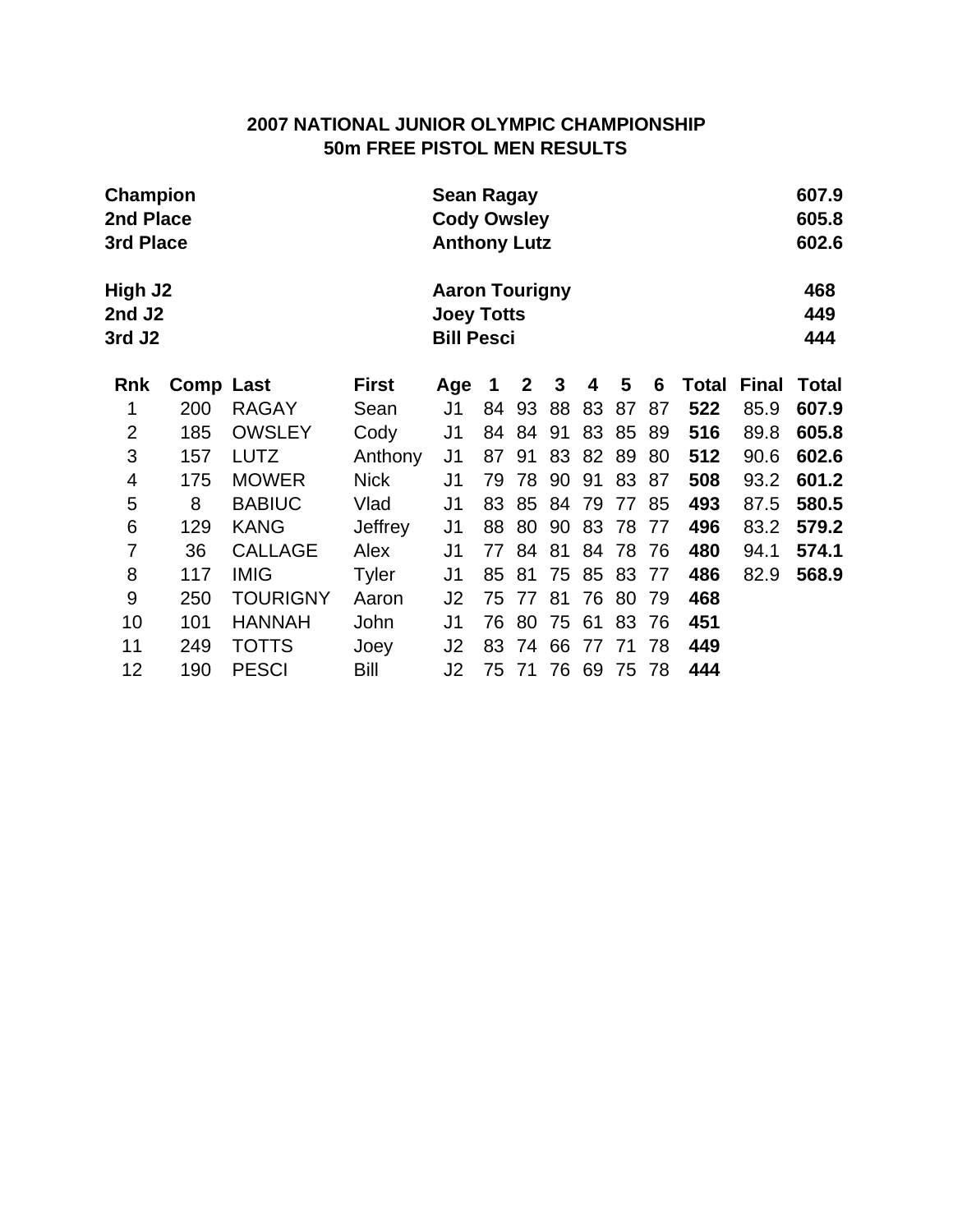### **2007 NATIONAL JUNIOR OLYMPIC CHAMPIONSHIP 10m AIR RIFLE WOMEN RESULTS**

|                | <b>Champion</b><br>2nd Place<br>3rd Place    |                               |                      | <b>Ashley Jackson</b><br>Lisa Kunzelman<br><b>Sarah Smith</b> |                                                                          |            |              |              |                   |
|----------------|----------------------------------------------|-------------------------------|----------------------|---------------------------------------------------------------|--------------------------------------------------------------------------|------------|--------------|--------------|-------------------|
|                | 1st Place J2<br>2nd Place J2<br>3rd Place J2 |                               |                      |                                                               | <b>Andrea Dardas</b><br><b>Emily Holsopple</b><br><b>Amanda Furrer</b>   |            |              |              | 778<br>778<br>776 |
|                | 1st Place J3<br>2nd Place J3<br>3rd Place J3 |                               |                      |                                                               | <b>Chiara Trisdale</b><br><b>Kelsey Hansen</b><br><b>Danielle Foster</b> |            |              |              | 771<br>767<br>754 |
|                | <b>Rnk Comp Last</b>                         |                               | <b>First</b>         |                                                               | Age Day1                                                                 | Day2       | <b>Total</b> | <b>Final</b> | <b>Total</b>      |
| 1              | 119                                          | <b>JACKSON</b>                | Ashley               | J1                                                            | 394                                                                      | 391        | 785          | 100.8        | 885.8             |
| $\overline{2}$ | 137                                          | <b>KUNZELMAN</b>              | Lisa                 | J1                                                            | 394                                                                      | 389        | 783          | 101.2        | 884.2             |
| 3              | 230                                          | <b>SMITH</b>                  | Sarah                | J1                                                            | 392                                                                      | 388        | 780          | 102.9        | 882.9             |
| 4              | 74                                           | <b>ESKEW</b>                  | <b>Brandi</b>        | J <sub>1</sub>                                                | 395                                                                      | 389        | 784          | 98.1         | 882.1             |
| 5              | 111                                          | <b>HOLSOPPLE</b>              | Emily                | J2                                                            | 387                                                                      | 391        | 778          | 103.0        | 881.0             |
| 6              | 57                                           | <b>DARDAS</b>                 | Andrea               | J2                                                            | 387                                                                      | 391        | 778          | 101.4        | 879.4             |
| $\overline{7}$ | 104                                          | <b>HERSHBERGER</b>            | Becky                | J <sub>1</sub>                                                | 390                                                                      | 388        | 778          | 99.9         | 877.9             |
| 8              | 10                                           | <b>BEARD</b>                  | Taylor               | J1                                                            | 389                                                                      | 389        | 778          | 98.7         | 876.7             |
| 9              | 150                                          | <b>LITTLE</b>                 | Shasta               | J1                                                            | 386                                                                      | 391        | 777          |              |                   |
| 10             | 122                                          | <b>JEFFRIES</b>               | Amanda               | J1                                                            | 388                                                                      | 389        | 777          |              |                   |
| 11             | 91                                           | <b>FURRER</b>                 | Amanda               | J <sub>2</sub>                                                | 386                                                                      | 390        | 776          |              |                   |
| 12             | 193                                          | <b>PETERSEN</b>               | Ida                  | J1                                                            | 392                                                                      | 384        | 776          |              |                   |
| 13             | 68                                           | <b>DUTRA</b>                  | Christina            | J2                                                            | 383                                                                      | 392        | 775          |              |                   |
| 14             | 245                                          | <b>SULLIVAN</b>               | Lauren               | J1                                                            | 384                                                                      | 391        | 775          |              |                   |
| 15             | 84                                           | <b>FONG</b>                   | Sandra               | J2                                                            | 384                                                                      | 391        | 775          |              |                   |
| 16             | 206                                          | <b>RIFORD</b>                 | Simone               | J <sub>1</sub>                                                | 387                                                                      | 388        | 775          |              |                   |
| 17             | 113                                          | <b>HORN</b>                   | Heather              | J <sub>1</sub>                                                | 389                                                                      | 386        | 775          |              |                   |
| 18             | 139                                          | <b>LAFOND</b>                 | Elisha               | J1                                                            | 391                                                                      | 384        | 775          |              |                   |
| 19<br>20       | 186<br>62                                    | <b>PAPER</b><br><b>DERISI</b> | Emily                | J1                                                            | 389                                                                      | 385        | 774          |              |                   |
| 21             | 24                                           | <b>BROEKER</b>                | Carly<br>Sarah       | J <sub>2</sub><br>J <sub>1</sub>                              | 384<br>387                                                               | 389<br>386 | 773<br>773   |              |                   |
| 22             | 146                                          | <b>LEVINE</b>                 | Jessica              | J1                                                            | 388                                                                      | 385        | 773          |              |                   |
|                |                                              | <b>MORRISSEY</b>              |                      |                                                               |                                                                          |            |              |              |                   |
| 23<br>24       | 174<br>158                                   | <b>LYON</b>                   | Caitlin<br>Elizabeth | J <sub>2</sub><br>J <sub>1</sub>                              | 383<br>385                                                               | 389<br>387 | 772<br>772   |              |                   |
| 25             | 217                                          | <b>SCHERER</b>                | Sarah                | J2                                                            | 386                                                                      | 386        | 772          |              |                   |
| 26             | 4                                            | <b>ANGELI</b>                 | Leslie               | J1                                                            | 391                                                                      | 381        | 772          |              |                   |
| 27             | 252                                          | <b>TRISDALE</b>               | Chiara               | J3                                                            | 384                                                                      | 387        | 771          |              |                   |
| 28             | 187                                          | <b>PASON</b>                  | Jennifer             | J1                                                            | 385                                                                      | 386        | 771          |              |                   |
|                |                                              |                               |                      |                                                               |                                                                          |            |              |              |                   |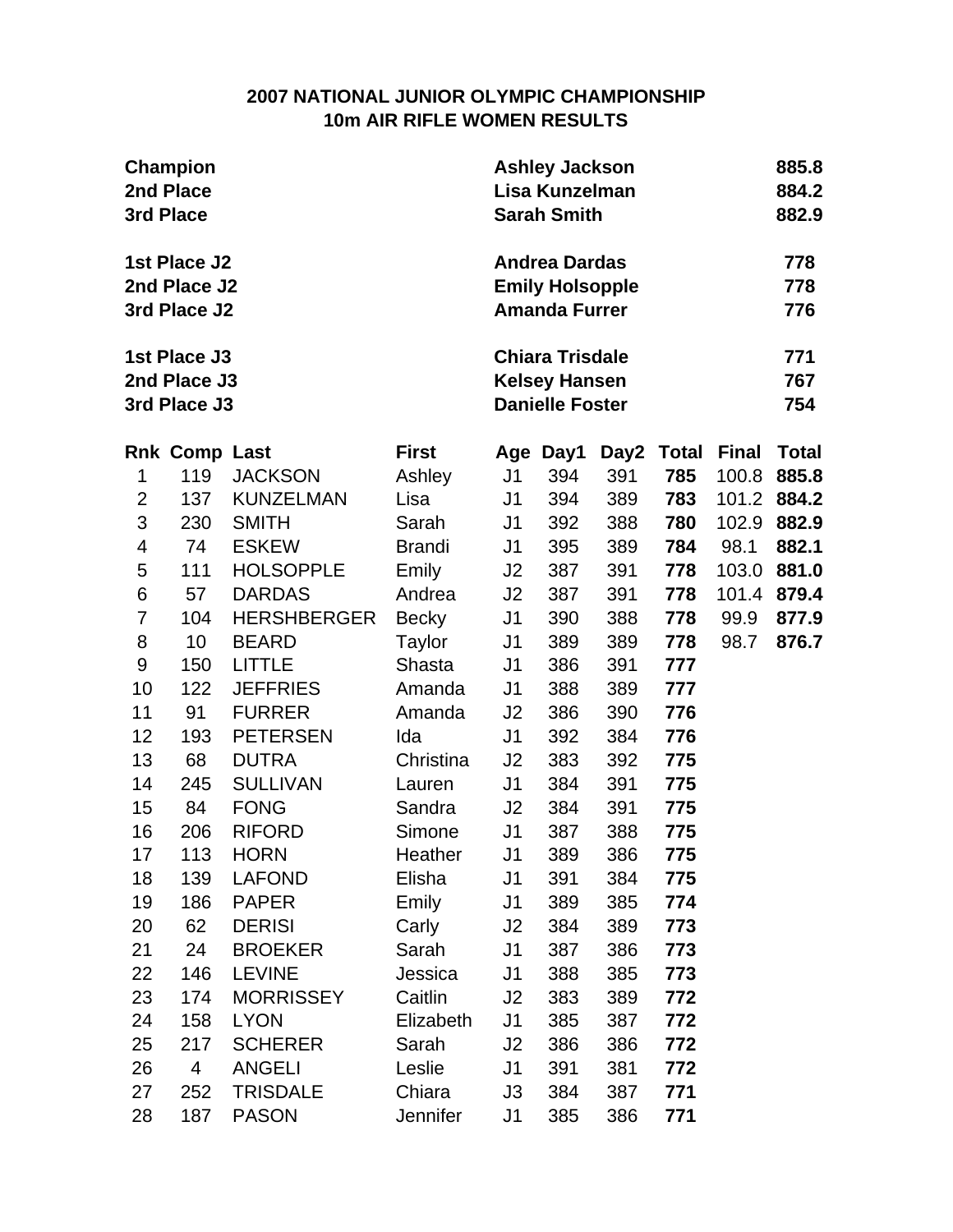|    | Rnk Comp Last    |                   | <b>First</b>  |                | Age Day1 |     | Day2 Total Final | Total |
|----|------------------|-------------------|---------------|----------------|----------|-----|------------------|-------|
| 29 | 67               | <b>DUNN</b>       | April         | J2             | 387      | 384 | 771              |       |
| 30 | 73               | <b>ENGLISH</b>    | Megan         | J2             | 382      | 388 | 770              |       |
| 31 | 97               | <b>GORIN</b>      | Tanya         | J <sub>1</sub> | 383      | 387 | 770              |       |
| 32 | 188              | <b>PENNELL</b>    | Kaitlin       | J2             | 384      | 385 | 769              |       |
| 33 | 25               | <b>BROGDON</b>    | Mattie        | J2             | 388      | 381 | 769              |       |
| 34 | 238              | <b>STANKEY</b>    | Keely         | J <sub>1</sub> | 389      | 380 | 769              |       |
| 35 | 54               | <b>CRISS</b>      | Amber         | J <sub>1</sub> | 391      | 378 | 769              |       |
| 36 | 124              | <b>JOCHUM</b>     | Micaela       | J2             | 382      | 386 | 768              |       |
| 37 | 58               | <b>DAVIS</b>      | Kacey         | J2             | 384      | 384 | 768              |       |
| 38 | 121              | <b>JASIS</b>      | Jessica       | J <sub>1</sub> | 382      | 385 | 767              |       |
| 39 | 102              | <b>HANSEN</b>     | Kelsey        | J3             | 384      | 383 | 767              |       |
| 40 | 179              | NAXERA            | Monica        | J <sub>1</sub> | 377      | 389 | 766              |       |
| 41 | 53               | <b>COSTELLO</b>   | Christine     | J <sub>1</sub> | 384      | 382 | 766              |       |
| 42 | 32               | <b>BURZYNSKI</b>  | Josie         | J <sub>1</sub> | 387      | 378 | 765              |       |
| 43 | 167              | <b>McGOUGH</b>    | Ryann         | J <sub>1</sub> | 388      | 377 | 765              |       |
| 44 | 173              | <b>MOENNING</b>   | Lauren        | J2             | 381      | 383 | 764              |       |
| 45 | 183              | <b>NUNES</b>      | <b>Brooke</b> | J2             | 382      | 382 | 764              |       |
| 46 | 211              | <b>ROSE</b>       | Ashley        | J <sub>1</sub> | 384      | 380 | 764              |       |
| 47 | 268              | YEAGER            | Alivia        | J2             | 376      | 387 | 763              |       |
| 48 | 198              | <b>POSTMA</b>     | Michelle      | J <sub>2</sub> | 382      | 380 | 762              |       |
| 49 | 109              | <b>HOLMAN</b>     | Emma          | J2             | 384      | 378 | 762              |       |
| 50 | 141              | <b>LANE</b>       | Ashley        | J <sub>1</sub> | 388      | 374 | 762              |       |
| 51 | 114              | <b>HOUSTON</b>    | Emily         | J <sub>1</sub> | 374      | 387 | 761              |       |
| 52 | 263              | <b>WILLETT</b>    | Elizabeth     | J2             | 380      | 380 | 760              |       |
| 53 | 273              | <b>ZUROWSKI</b>   | Kellie        | J <sub>1</sub> | 378      | 381 | 759              |       |
| 54 | 143              | <b>LEATHERMAN</b> | <b>Stacie</b> | J <sub>1</sub> | 379      | 380 | 759              |       |
| 55 | 15 <sub>15</sub> | <b>BIERHUIZEN</b> | <b>Bailey</b> | J2             | 376      | 382 | 758              |       |
| 56 | 163              | <b>MARSHALL</b>   | Marissa       | J2             | 378      | 380 | 758              |       |
| 57 | 108              | <b>HOLLIMAN</b>   | Erin          | J2             | 382      | 376 | 758              |       |
| 58 | 90               | <b>FRINK</b>      | Chelsey       | J2             | 381      | 376 | 757              |       |
| 59 | 131              | <b>KIM</b>        | Joyce         | J2             | 378      | 378 | 756              |       |
| 60 | 23               | <b>BREWER</b>     | Marybeth      | J1             | 380      | 376 | 756              |       |
| 61 | 265              | <b>WILSON</b>     | Reann         | J2             | 381      | 375 | 756              |       |
| 62 | 16               | <b>BLAKE</b>      | Sarah         | J <sub>1</sub> | 382      | 374 | 756              |       |
| 63 | 253              | <b>TRISDALE</b>   | Samantha      | J2             | 376      | 379 | 755              |       |
| 64 | 247              | <b>THOMPSON</b>   | Rebecca       | J <sub>2</sub> | 382      | 373 | 755              |       |
| 65 | 170              | <b>MEARES</b>     | Apryl         | J2             | 385      | 370 | 755              |       |
| 66 | 85               | <b>FOSTER</b>     | Danielle      | J3             | 375      | 379 | 754              |       |
| 67 | 264              | <b>WILSON</b>     | Christen      | J <sub>2</sub> | 378      | 376 | 754              |       |
| 68 | 42               | <b>CHELIRAS</b>   | Gina          | J2             | 376      | 377 | 753              |       |
| 69 | 135              | <b>KOSTAL</b>     | Katie         | J2             | 376      | 377 | 753              |       |
| 70 | 165              | <b>McCARTHY</b>   | Danielle      | J <sub>1</sub> | 390      | 363 | 753              |       |
| 71 | 237              | <b>STANEC</b>     | Abbey         | J2             | 370      | 382 | 752              |       |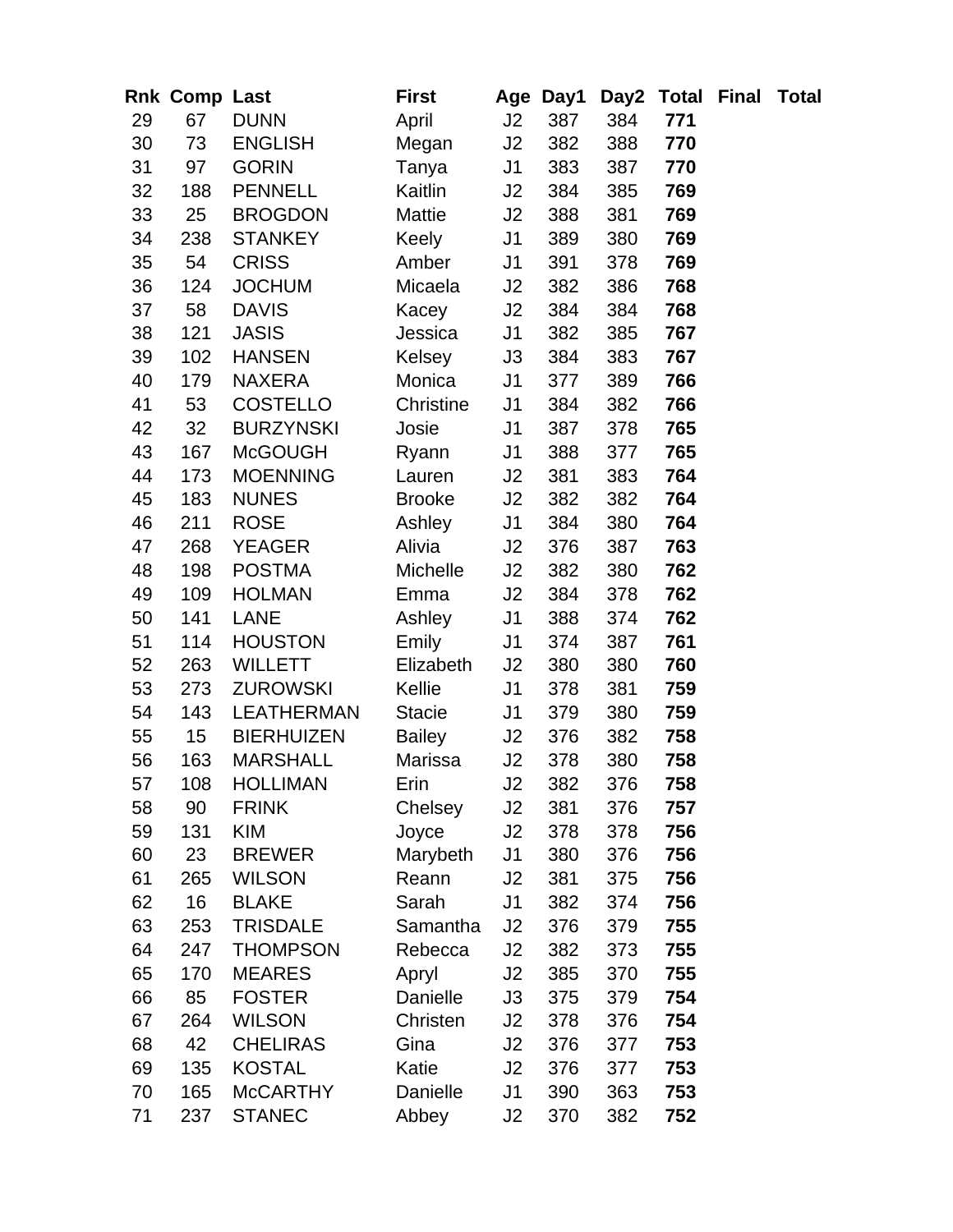|    | Rnk Comp Last |                 | <b>First</b>    |                | Age Day1 |     | Day2 Total Final | <b>Total</b> |
|----|---------------|-----------------|-----------------|----------------|----------|-----|------------------|--------------|
| 72 | 152           | <b>LLUY</b>     | Morgan          | J3             | 378      | 374 | 752              |              |
| 73 | 166           | <b>McDONALD</b> | Sophie          | J <sub>1</sub> | 377      | 373 | 750              |              |
| 74 | 11            | <b>BELL</b>     | April           | J2             | 370      | 378 | 748              |              |
| 75 | 144           | <b>LEE</b>      | Kaitlynn        | J2             | 373      | 375 | 748              |              |
| 76 | 207           | <b>RINKER</b>   | <b>Britney</b>  | J2             | 372      | 375 | 747              |              |
| 77 | 105           | <b>HESS</b>     | <b>Brittany</b> | J2             | 376      | 371 | 747              |              |
| 78 | 204           | <b>REYNOLDS</b> | Crystal         | J2             | 372      | 374 | 746              |              |
| 79 | 242           | <b>STEINER</b>  | Amy             | J2             | 379      | 366 | 745              |              |
| 80 | 48            | <b>CLEVEN</b>   | Kaitlin         | J2             | 369      | 375 | 744              |              |
| 81 | 275           | <b>GLENN</b>    | Morgan          | J <sub>1</sub> | 370      | 374 | 744              |              |
| 82 | 66            | <b>DUKSA</b>    | Claudia         | J2             | 371      | 370 | 741              |              |
| 83 | 134           | <b>KLEIN</b>    | Jessica         | J <sub>1</sub> | 365      | 374 | 739              |              |
| 84 | 232           | <b>SMITHSON</b> | Alyssa          | J2             | 371      | 366 | 737              |              |
| 85 | 56            | <b>DAHLKE</b>   | Aubrey          | J2             | 370      | 366 | 736              |              |
| 86 | 160           | <b>MAKRAKIS</b> | Nicole          | J2             | 365      | 369 | 734              |              |
| 87 | 260           | <b>WHITMER</b>  | Kristina        | J2             | 363      | 370 | 733              |              |
| 88 | 243           | <b>STINETT</b>  | Kevyn           | J3             | 370      | 363 | 733              |              |
| 89 | 209           | <b>RODERER</b>  | Amy             | J2             | 369      | 362 | 731              |              |
| 90 | 164           | <b>MARTIN</b>   | Denise          | J3             | 362      | 368 | 730              |              |
| 91 | 258           | <b>WERT</b>     | Abigail         | J3             | 366      | 364 | 730              |              |
| 92 | 231           | <b>SMITH</b>    | Abby            | J2             | 367      | 363 | 730              |              |
| 93 | 71            | <b>EMBECK</b>   | Elizabeth       | J2             | 350      | 378 | 728              |              |
| 94 | 106           | <b>HIGGINS</b>  | Darian          | J3             | 362      | 366 | 728              |              |
| 95 | 80            | <b>FISHER</b>   | Amanda          | J <sub>2</sub> | 362      | 363 | 725              |              |
| 96 | 142           | <b>LATHBURY</b> | Camille         | J3             | 360      | 364 | 724              |              |
| 97 | 192           | <b>PETERS</b>   | <b>Nicole</b>   | J3             | 371      | 351 | 722              |              |
| 98 | 178           | <b>NAXERA</b>   | Katrina         | J3             | 339      | 353 | 692              |              |
| 99 | 69            | <b>ECKMAN</b>   | Alicia          | J3             | 338      | 333 | 671              |              |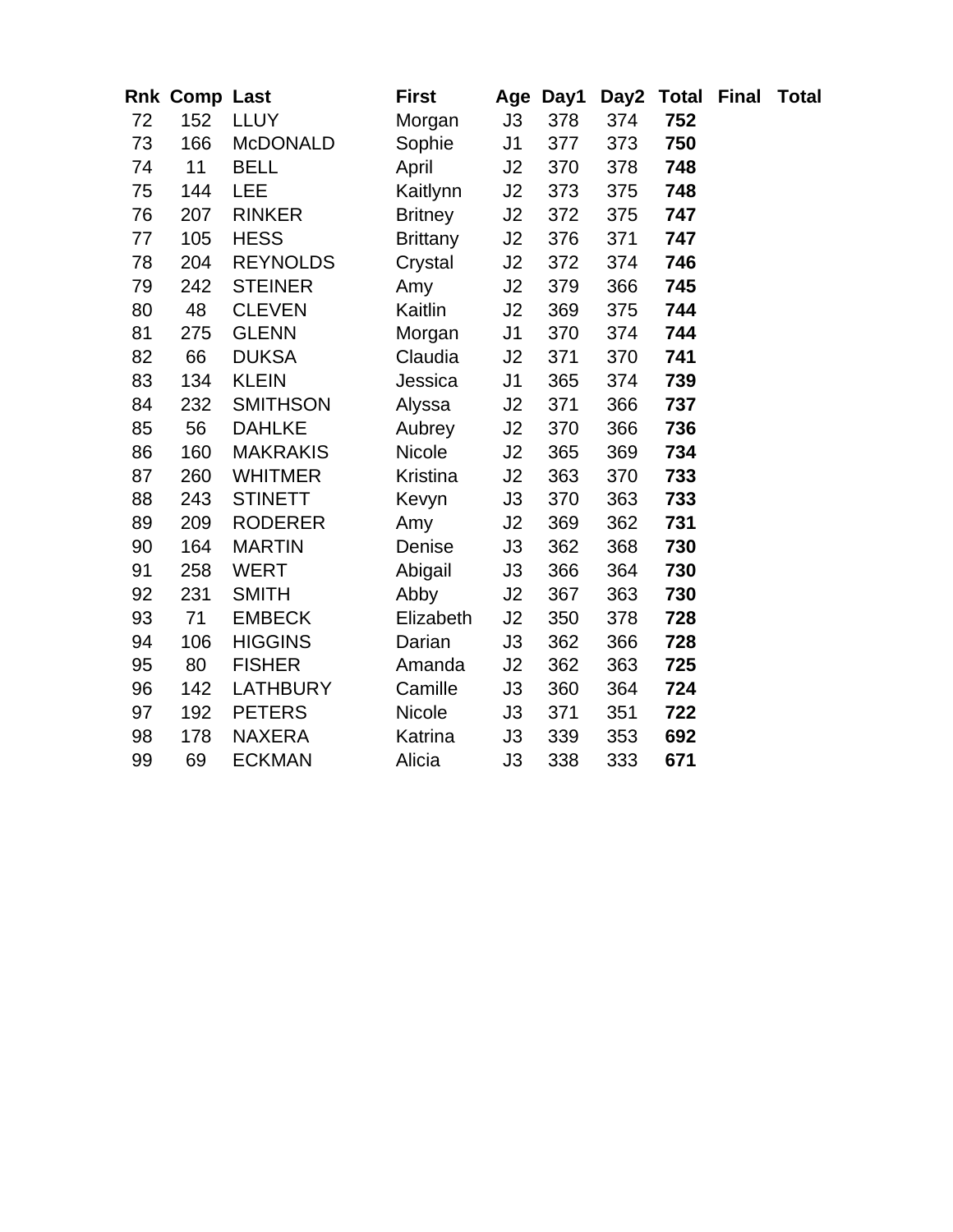## **2007 NATIONAL JUNIOR OLYMPIC CHAMPIONSHIP 50m THREE POSITION RIFLE WOMEN RESULTS**

|                  | Champion<br>2nd Place<br>3rd Place           |                                   |                 | <b>Emily Holsopple</b><br><b>Amanda Furrer</b><br><b>Christine Costello</b> |                                                                       | 1245.7<br>1245.2<br>1238.9 |              |              |                      |  |  |
|------------------|----------------------------------------------|-----------------------------------|-----------------|-----------------------------------------------------------------------------|-----------------------------------------------------------------------|----------------------------|--------------|--------------|----------------------|--|--|
|                  | 1st Place J2<br>2nd Place J2<br>3rd Place J2 |                                   |                 |                                                                             | <b>Sandra Fong</b><br><b>Sarah Scherer</b><br><b>Christina Dutra</b>  |                            |              |              | 1138<br>1135<br>1132 |  |  |
|                  | 1st Place J3<br>2nd Place J3<br>3rd Place J3 |                                   |                 |                                                                             | <b>Morgan Lluy</b><br><b>Darian Higgins</b><br><b>Chiara Trisdale</b> |                            |              |              | 1101<br>1090<br>1024 |  |  |
|                  | <b>Rnk Comp Last</b>                         |                                   | <b>First</b>    | Age                                                                         | Day1                                                                  | Day2                       | <b>Total</b> | <b>Final</b> | <b>Total</b>         |  |  |
| 1                | 111                                          | <b>HOLSOPPLE</b>                  | Emily           | J2                                                                          | 575                                                                   | 573                        | 1148         | 97.7         | 1245.7               |  |  |
| $\overline{2}$   | 91                                           | <b>FURRER</b>                     | Amanda          | J2                                                                          | 574                                                                   | 572                        | 1146         | 99.2         | 1245.2               |  |  |
| $\mathfrak{S}$   | 53                                           | <b>COSTELLO</b>                   | Christine       | J <sub>1</sub>                                                              | 572                                                                   | 568                        | 1140         | 98.9         | 1238.9               |  |  |
| 4                | 119                                          | <b>JACKSON</b>                    | Ashley          | J <sub>1</sub>                                                              | 571                                                                   | 569                        | 1140         | 97.9         | 1237.9               |  |  |
| 5                | 113                                          | <b>HORN</b>                       | <b>Heather</b>  | J <sub>1</sub>                                                              | 568                                                                   | 575                        | 1143         | 94.2         | 1237.2               |  |  |
| $\,6$            | 206                                          | <b>RIFORD</b>                     | Simone          | J <sub>1</sub>                                                              | 568                                                                   | 571                        | 1139         | 96.7         | 1235.7               |  |  |
| $\overline{7}$   | 187                                          | <b>PASON</b>                      | <b>Jennifer</b> | J <sub>1</sub>                                                              | 571                                                                   | 568                        | 1139         | 95.0         | 1234.0               |  |  |
| 8                | 104                                          | <b>HERSHBERGER</b>                | <b>Becky</b>    | J <sub>1</sub>                                                              | 568                                                                   | 571                        | 1139         | 92.1         | 1231.1               |  |  |
| $\boldsymbol{9}$ | 84                                           | <b>FONG</b>                       | Sandra          | J2                                                                          | 571                                                                   | 567                        | 1138         |              |                      |  |  |
| 10               | 122                                          | <b>JEFFRIES</b>                   | Amanda          | J <sub>1</sub>                                                              | 568                                                                   | 568                        | 1136         |              |                      |  |  |
| 11<br>12         | 217<br>154                                   | <b>SCHERER</b><br><b>LORENZEN</b> | Sarah<br>Erin   | J2<br>J <sub>1</sub>                                                        | 576<br>567                                                            | 559<br>567                 | 1135<br>1134 |              |                      |  |  |
| 13               | 68                                           | <b>DUTRA</b>                      | Christina       | J2                                                                          | 570                                                                   | 562                        | 1132         |              |                      |  |  |
| 14               | 97                                           | <b>GORIN</b>                      | Tanya           | J <sub>1</sub>                                                              | 570                                                                   | 561                        | 1131         |              |                      |  |  |
| 15               | 60                                           | <b>DEBRITA</b>                    | Julie           | J <sub>1</sub>                                                              | 566                                                                   | 564                        | 1130         |              |                      |  |  |
| 16               | 10                                           | <b>BEARD</b>                      | Taylor          | J <sub>1</sub>                                                              | 564                                                                   | 565                        | 1129         |              |                      |  |  |
| 17               | 73                                           | <b>ENGLISH</b>                    | Megan           | J2                                                                          | 566                                                                   | 562                        | 1128         |              |                      |  |  |
| 18               | 13                                           | <b>BENJAMIN</b>                   | Sarah           | J <sub>1</sub>                                                              | 555                                                                   | 569                        | 1124         |              |                      |  |  |
| 19               | 23                                           | <b>BREWER</b>                     | Marybeth        | J1                                                                          | 566                                                                   | 558                        | 1124         |              |                      |  |  |
| 20               | 42                                           | <b>CHELIRAS</b>                   | Gina            | J2                                                                          | 567                                                                   | 554                        | 1121         |              |                      |  |  |
| 21               | 193                                          | <b>PETERSEN</b>                   | Ida             | J <sub>1</sub>                                                              | 560                                                                   | 559                        | 1119         |              |                      |  |  |
| 22               | 139                                          | <b>LAFOND</b>                     | Elisha          | J <sub>1</sub>                                                              | 556                                                                   | 562                        | 1118         |              |                      |  |  |
| 23               | 74                                           | <b>ESKEW</b>                      | <b>Brandi</b>   | J <sub>1</sub>                                                              | 574                                                                   | 544                        | 1118         |              |                      |  |  |
| 24               | 25                                           | <b>BROGDON</b>                    | Mattie          | J2                                                                          | 554                                                                   | 562                        | 1116         |              |                      |  |  |
| 25               | 158                                          | <b>LYON</b>                       | Elizabeth       | J <sub>1</sub>                                                              | 554                                                                   | 561                        | 1115         |              |                      |  |  |
| 26               | 124                                          | <b>JOCHUM</b>                     | Micaela         | J2                                                                          | 559                                                                   | 553                        | 1112         |              |                      |  |  |
| 27               | 66                                           | <b>DUKSA</b>                      | Claudia         | J2                                                                          | 554                                                                   | 557                        | 1111         |              |                      |  |  |
| 28               | $\overline{\mathcal{A}}$                     | <b>ANGELI</b>                     | Leslie          | J <sub>1</sub>                                                              | 554                                                                   | 557                        | 1111         |              |                      |  |  |
| 29               | 32                                           | <b>BURZYNSKI</b>                  | Josie           | J <sub>1</sub>                                                              | 553                                                                   | 556                        | 1109         |              |                      |  |  |
| 30               | 103                                          | <b>HAWKINS</b>                    | Cori            | J1                                                                          | 550                                                                   | 558                        | 1108         |              |                      |  |  |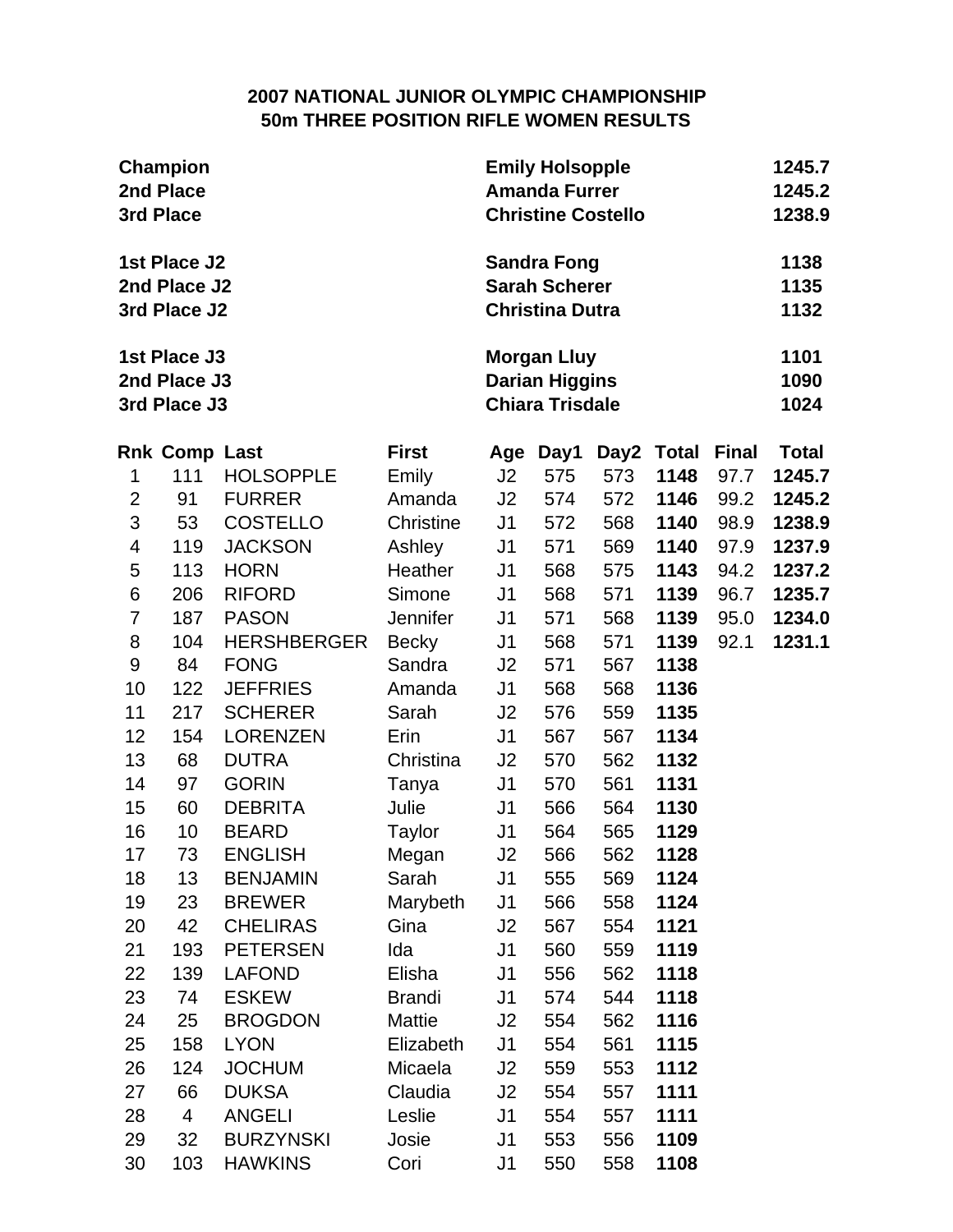|    | <b>Rnk Comp Last</b> |                 | <b>First</b>  | Age            | Day1 |     | Day2 Total Final | Total |
|----|----------------------|-----------------|---------------|----------------|------|-----|------------------|-------|
| 31 | 245                  | <b>SULLIVAN</b> | Lauren        | J1             | 548  | 558 | 1106             |       |
| 32 | 194                  | <b>PETRESCU</b> | Stephanie     | J <sub>2</sub> | 543  | 561 | 1104             |       |
| 33 | 179                  | <b>NAXERA</b>   | Monica        | J1             | 538  | 565 | 1103             |       |
| 34 | 188                  | <b>PENNELL</b>  | Kaitlin       | J2             | 549  | 554 | 1103             |       |
| 35 | 152                  | <b>LLUY</b>     | Morgan        | J3             | 551  | 550 | 1101             |       |
| 36 | 57                   | <b>DARDAS</b>   | Andrea        | J2             | 538  | 562 | 1100             |       |
| 37 | 173                  | <b>MOENNING</b> | Lauren        | J2             | 557  | 541 | 1098             |       |
| 38 | 89                   | <b>FRENCHU</b>  | Kiersten      | J2             | 550  | 543 | 1093             |       |
| 39 | 106                  | <b>HIGGINS</b>  | Darian        | J3             | 539  | 551 | 1090             |       |
| 40 | 80                   | <b>FISHER</b>   | Amanda        | J2             | 543  | 542 | 1085             |       |
| 41 | 105                  | <b>HESS</b>     | Brittany      | J2             | 541  | 542 | 1083             |       |
| 42 | 131                  | <b>KIM</b>      | Joyce         | J2             | 545  | 538 | 1083             |       |
| 43 | 16                   | <b>BLAKE</b>    | Sarah         | J <sub>1</sub> | 531  | 551 | 1082             |       |
| 44 | 135                  | <b>KOSTAL</b>   | Katie         | J2             | 539  | 535 | 1074             |       |
| 45 | 242                  | <b>STEINER</b>  | Amy           | J2             | 525  | 536 | 1061             |       |
| 46 | 183                  | <b>NUNES</b>    | <b>Brooke</b> | J2             | 525  | 520 | 1045             |       |
| 47 | 144                  | <b>LEE</b>      | Kaitlynn      | J2             | 513  | 515 | 1028             |       |
| 48 | 252                  | <b>TRISDALE</b> | Chiara        | J3             | 520  | 504 | 1024             |       |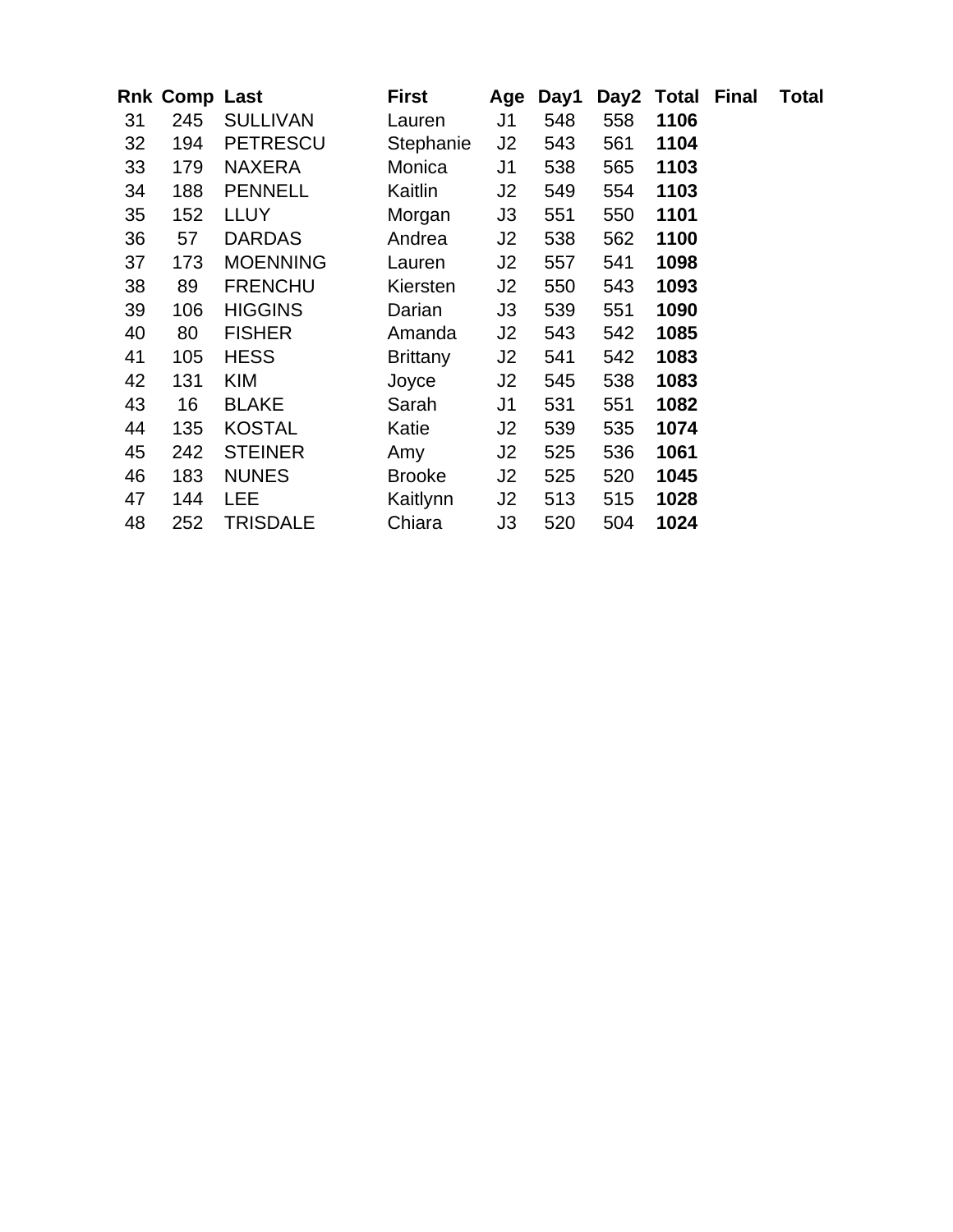## **2007 NATIONAL JUNIOR OLYMPIC CHAMPIONSHIP 10m AIR RIFLE MEN RESULTS**

| Champion<br>2nd Place<br>3rd Place |                                              |                    |               | <b>Thomas Csenge</b><br><b>Michael Dickinson</b><br><b>Michael Kulbacki</b> |                                               | 1284.7<br>1281.6<br>1280.5  |              |              |                      |
|------------------------------------|----------------------------------------------|--------------------|---------------|-----------------------------------------------------------------------------|-----------------------------------------------|-----------------------------|--------------|--------------|----------------------|
|                                    | 1st Place J2<br>2nd Place J2<br>3rd Place J2 |                    |               |                                                                             | <b>Scott Franz</b><br><b>Nehemiah Gillman</b> | <b>Dempster Christenson</b> |              |              | 1165<br>1155<br>1154 |
|                                    | 1st Place J3<br>2nd Place J3<br>3rd Place J3 |                    |               | <b>Daniel Fox</b>                                                           | <b>Timothy Sherry</b><br><b>Soren Butler</b>  |                             |              |              | 1158<br>1134<br>1130 |
|                                    | Rnk Comp Last                                |                    | <b>First</b>  | Age                                                                         | Day1                                          | Day2                        | <b>Total</b> | <b>Final</b> | <b>Total</b>         |
| 1                                  | 55                                           | <b>CSENGE</b>      | Thomas        | J <sub>1</sub>                                                              | 591                                           | 593                         | 1184         | 100.7        | 1284.7               |
| $\overline{2}$                     | 63                                           | <b>DICKINSON</b>   | Michael       | J1                                                                          | 593                                           | 588                         | 1181         | 100.6        | 1281.6               |
| 3                                  | 136                                          | <b>KULBACKI</b>    | Michael       | J <sub>2</sub>                                                              | 590                                           | 589                         | 1179         | 101.5        | 1280.5               |
| 4                                  | 255                                          | <b>WALLIZER</b>    | <b>Bryant</b> | J <sub>1</sub>                                                              | 587                                           | 592                         | 1179         | 100.6        | 1279.6               |
| 5                                  | 229                                          | <b>SMITH</b>       | Kyle          | J <sub>1</sub>                                                              | 590                                           | 583                         | 1173         | 102.5        | 1275.5               |
| $\,6$                              | 100                                          | <b>HALL</b>        | Jonathan      | J <sub>1</sub>                                                              | 585                                           | 588                         | 1173         | 102.4        | 1275.4               |
| $\overline{7}$                     | 220                                          | <b>SETTLEMIRES</b> | Ethan         | J <sub>1</sub>                                                              | 583                                           | 585                         | 1168         | 100.6        | 1268.6               |
| 8                                  | 130                                          | <b>KARACSONYI</b>  | Alex          | J1                                                                          | 585                                           | 584                         | 1169         | 99.3         | 1268.3               |
| $\boldsymbol{9}$                   | 218                                          | <b>SCHERER</b>     | Stephen       | J <sub>1</sub>                                                              | 583                                           | 585                         | 1168         |              |                      |
| 10                                 | 171                                          | <b>MEYER</b>       | Kasey         | J1                                                                          | 587                                           | 581                         | 1168         |              |                      |
| 11                                 | 215                                          | <b>SANTELLI</b>    | Thomas        | J1                                                                          | 582                                           | 584                         | 1166         |              |                      |
| 12                                 | 88                                           | <b>FRANZ</b>       | Scott         | J2                                                                          | 582                                           | 583                         | 1165         |              |                      |
| 13                                 | 118                                          | <b>HUCKABY</b>     | Phillip       | J <sub>1</sub>                                                              | 582                                           | 579                         | 1161         |              |                      |
| 14                                 | 205                                          | <b>RIDGE</b>       | Kenneth       | J <sub>1</sub>                                                              | 577                                           | 582                         | 1159         |              |                      |
| 15                                 | 222                                          | <b>SHERRY</b>      | Timothy       | J3                                                                          | 579                                           | 579                         | 1158         |              |                      |
| 16                                 | 98                                           | <b>HAHN</b>        | Andrew        | J <sub>1</sub>                                                              | 582                                           | 576                         | 1158         |              |                      |
| 17                                 | 94                                           | <b>GILLMAN</b>     | Nehemiah      | J2                                                                          | 575                                           | 580                         | 1155         |              |                      |
| 18                                 | 261                                          | <b>WILBURN</b>     | Erik          | J <sub>1</sub>                                                              | 579                                           | 575                         | 1154         |              |                      |
| 19                                 | 45                                           | <b>CHRISTENSON</b> | Dempster      | J2                                                                          | 582                                           | 572                         | 1154         |              |                      |
| 20                                 | 39                                           | <b>CARSTENSEN</b>  | <b>Brian</b>  | J2                                                                          | 580                                           | 573                         | 1153         |              |                      |
| 21                                 | 189                                          | <b>PENTZ</b>       | Justin        | J <sub>1</sub>                                                              | 580                                           | 573                         | 1153         |              |                      |
| 22                                 | 29                                           | <b>BURES</b>       | Jace          | J <sub>1</sub>                                                              | 580                                           | 572                         | 1152         |              |                      |
| 23                                 | 274                                          | <b>ROLAND</b>      | Andrew        | J <sub>1</sub>                                                              | 576                                           | 575                         | 1151         |              |                      |
| 24                                 | 161                                          | <b>MALONE</b>      | Justin        | J <sub>1</sub>                                                              | 574                                           | 576                         | 1150         |              |                      |
| 25                                 | 140                                          | <b>LAMSON</b>      | Andy          | J1                                                                          | 571                                           | 577                         | 1148         |              |                      |
| 26                                 | 59                                           | DE ALBA            | Scott         | J2                                                                          | 572                                           | 576                         | 1148         |              |                      |
| 27                                 | 225                                          | <b>SINGLETON</b>   | Keegan        | J <sub>1</sub>                                                              | 576                                           | 572                         | 1148         |              |                      |
| 28                                 | 202                                          | <b>REBILLION</b>   | Kyle          | J2                                                                          | 571                                           | 576                         | 1147         |              |                      |
| 29                                 | 180                                          | <b>NEIDIGH</b>     | Jed           | J <sub>1</sub>                                                              | 572                                           | 575                         | 1147         |              |                      |
| 30                                 | 72                                           | <b>ENDERS</b>      | Cody          | J2                                                                          | 569                                           | 576                         | 1145         |              |                      |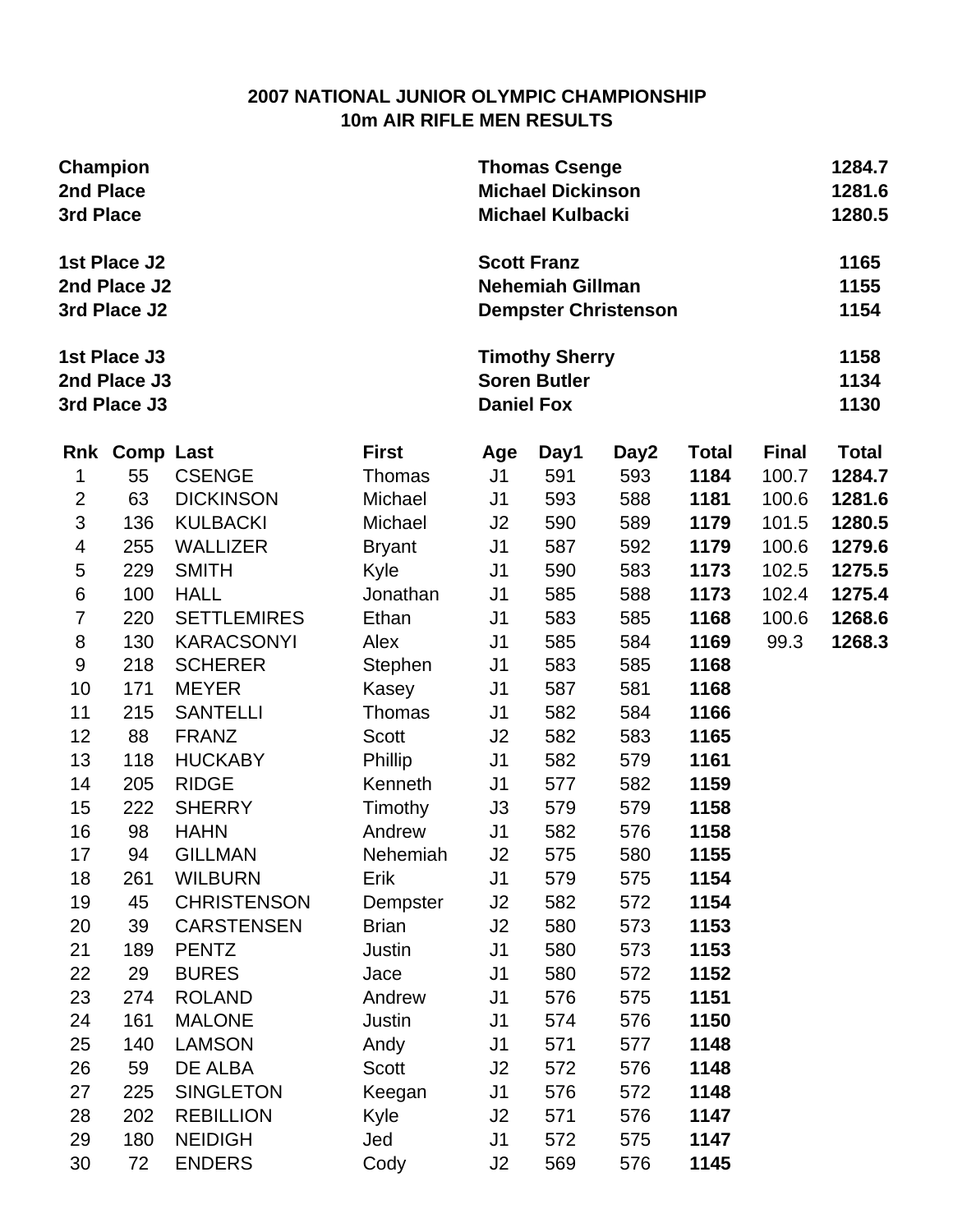|    | Rnk Comp Last   |                      | <b>First</b>  | Age            | Day1 | Day2 | <b>Total</b> | <b>Final</b> | <b>Total</b> |
|----|-----------------|----------------------|---------------|----------------|------|------|--------------|--------------|--------------|
| 31 | 276             | <b>SHIPLEY</b>       | Gary          | J1             | 576  | 569  | 1145         |              |              |
| 32 | 181             | <b>NIENHAUS</b>      | Jason         | J <sub>1</sub> | 567  | 577  | 1144         |              |              |
| 33 | 132             | <b>KLEIN</b>         | Forrest       | J2             | 572  | 571  | 1143         |              |              |
| 34 | 196             | <b>PHILLIPS</b>      | Kyle          | J2             | 572  | 570  | 1142         |              |              |
| 35 | 172             | <b>MILLER</b>        | Paul          | J <sub>1</sub> | 573  | 569  | 1142         |              |              |
| 36 | 64              | <b>DUBOIS</b>        | <b>Travis</b> | J <sub>1</sub> | 574  | 567  | 1141         |              |              |
| 37 | 210             | <b>RODRIGUEZ</b>     | Martin        | J2             | 566  | 574  | 1140         |              |              |
| 38 | 12 <sup>°</sup> | <b>DUNHAM-BENDER</b> | Ryan          | J2             | 563  | 576  | 1139         |              |              |
| 39 | 41              | <b>CASTONGUAY</b>    | Ryan          | J2             | 568  | 570  | 1138         |              |              |
| 40 | 262             | <b>WILCOX</b>        | Kent          | J <sub>1</sub> | 571  | 567  | 1138         |              |              |
| 41 | 162             | <b>MAR</b>           | Timothy       | J2             | 571  | 565  | 1136         |              |              |
| 42 | 223             | <b>SOJKA</b>         | Daniel        | J2             | 568  | 567  | 1135         |              |              |
| 43 | 37              | <b>CANNARD</b>       | Daniel        | J <sub>1</sub> | 566  | 568  | 1134         |              |              |
| 44 | 34              | <b>BUTLER</b>        | Soren         | J3             | 574  | 560  | 1134         |              |              |
| 45 | 213             | <b>RUTTER</b>        | Cody          | J <sub>1</sub> | 571  | 561  | 1132         |              |              |
| 46 | 149             | <b>LITTLE</b>        | Clif          | J2             | 567  | 564  | 1131         |              |              |
| 47 | 86              | <b>FOX</b>           | Daniel        | J3             | 558  | 572  | 1130         |              |              |
| 48 | 256             | <b>WEIDNER</b>       | Albert        | J <sub>1</sub> | 560  | 570  | 1130         |              |              |
| 49 | 87              | <b>FOX</b>           | Logan         | J <sub>1</sub> | 569  | 560  | 1129         |              |              |
| 50 | 267             | <b>WRIGHT</b>        | Neil          | J2             | 559  | 569  | 1128         |              |              |
| 51 | 177             | <b>MYERS</b>         | Jordan        | J2             | 566  | 562  | 1128         |              |              |
| 52 | 35              | <b>BUTLER</b>        | Tristan       | J2             | 556  | 571  | 1127         |              |              |
| 53 | 216             | <b>SAVAGE</b>        | Matt          | J2             | 563  | 564  | 1127         |              |              |
| 54 | 52              | <b>COSTA</b>         | Jacob         | J2             | 567  | 560  | 1127         |              |              |
| 55 | 228             | <b>SMITH</b>         | Jacob         | J2             | 570  | 557  | 1127         |              |              |
| 56 | 147             | <b>LEWIS</b>         | Alan          | J <sub>1</sub> | 556  | 570  | 1126         |              |              |
| 57 | 246             | <b>TELLER</b>        | William       | J2             | 557  | 569  | 1126         |              |              |
| 58 | 182             | <b>NOVELLO</b>       | <b>Nick</b>   | J2             | 563  | 563  | 1126         |              |              |
| 59 | 259             | WHITE                | John          | J1             | 575  | 550  | 1125         |              |              |
| 60 | 38              | <b>CARR</b>          | Thomas        | J1             | 559  | 565  | 1124         |              |              |
| 61 | 49              | <b>COOPER</b>        | Jimmie        | J <sub>2</sub> | 562  | 562  | 1124         |              |              |
| 62 | 156             | <b>LOWE</b>          | Danny         | J2             | 560  | 561  | 1121         |              |              |
| 63 | 110             | <b>HOLSOPPLE</b>     | Aaron         | J2             | 561  | 560  | 1121         |              |              |
| 64 | 266             | <b>WINIGER</b>       | <b>Tyler</b>  | J <sub>1</sub> | 563  | 558  | 1121         |              |              |
| 65 | 155             | <b>LOVELACE</b>      | Cody          | J2             | 558  | 562  | 1120         |              |              |
| 66 | 271             | <b>ZAWISLAK</b>      | Stephen       | J <sub>2</sub> | 557  | 562  | 1119         |              |              |
| 67 | 234             | <b>SOLOMON</b>       | <b>Nate</b>   | J2             | 561  | 558  | 1119         |              |              |
| 68 | 148             | <b>LITHERLAND</b>    | Austin        | J <sub>1</sub> | 564  | 555  | 1119         |              |              |
| 69 | 201             | <b>RAMIREZ</b>       | Fernando      | J2             | 567  | 552  | 1119         |              |              |
| 70 | 99              | <b>HALL</b>          | Jacob         | J2             | 554  | 564  | 1118         |              |              |
| 71 | 214             | <b>RYZNAR</b>        | Andrew        | J2             | 554  | 563  | 1117         |              |              |
| 72 | 145             | <b>LEGGAT</b>        | Chris         | J <sub>2</sub> | 558  | 559  | 1117         |              |              |
| 73 | 20              | <b>BRANDT</b>        | Henry (Alex)  | J2             | 555  | 560  | 1115         |              |              |
| 74 | 254             | <b>VANDERVEEN</b>    | Colin         | J2             | 562  | 549  | 1111         |              |              |
| 75 | 270             | <b>YOUNG</b>         | Alex          | J <sub>2</sub> | 543  | 567  | 1110         |              |              |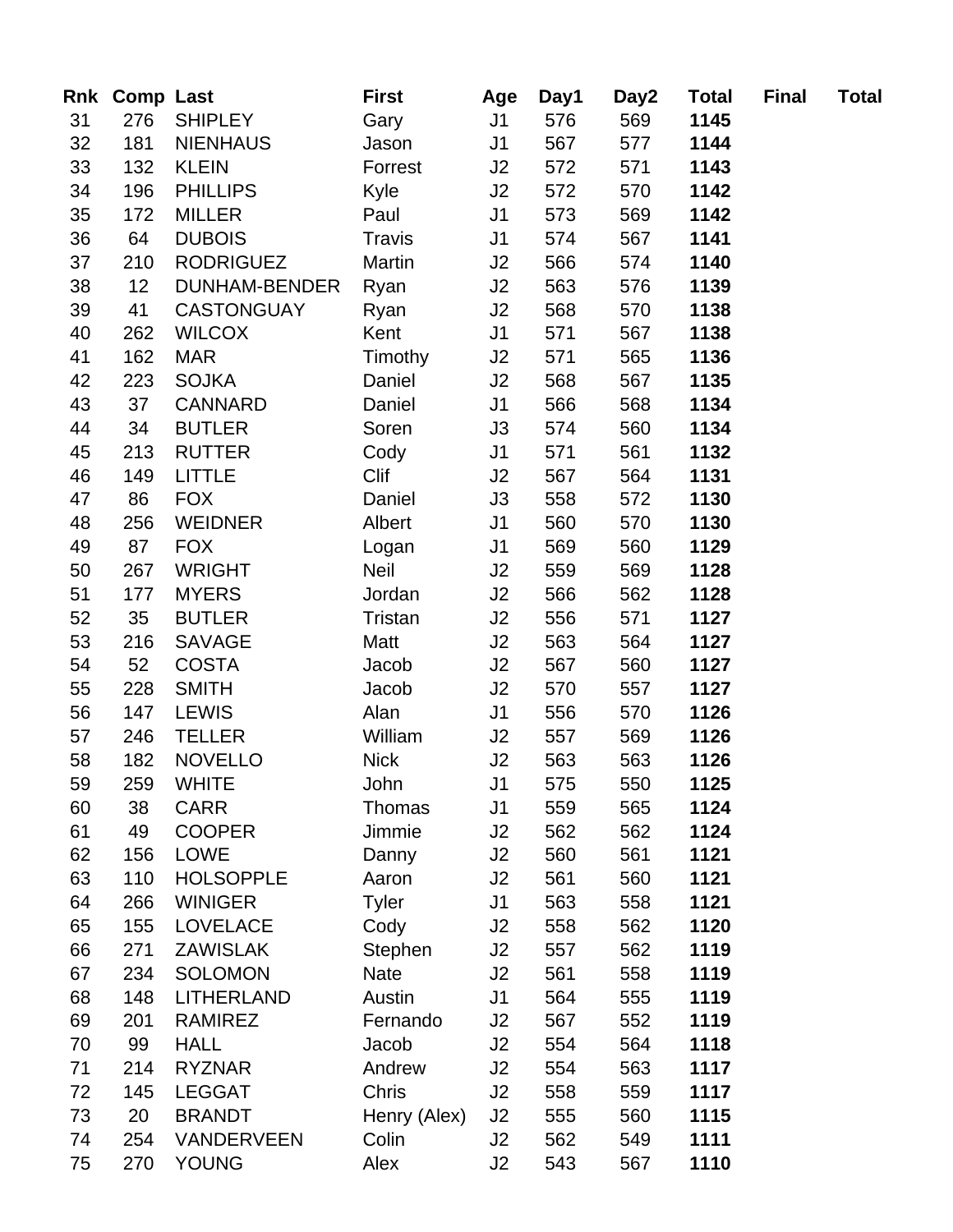| Rnk | <b>Comp Last</b> |                     | <b>First</b>   | Age            | Day1 | Day2       | <b>Total</b> | <b>Final</b> | <b>Total</b> |
|-----|------------------|---------------------|----------------|----------------|------|------------|--------------|--------------|--------------|
| 76  | 236              | <b>SPRINGER</b>     | Ben            | J <sub>1</sub> | 562  | 547        | 1109         |              |              |
| 77  | 18               | <b>BLEVINS</b>      | Benjamin       | J2             | 554  | 554        | 1108         |              |              |
| 78  | 19               | <b>BOOKS</b>        | <b>Brent</b>   | J <sub>2</sub> | 561  | 544        | 1105         |              |              |
| 79  | 120              | <b>JASIS</b>        | James          | J2             | 551  | 552        | 1103         |              |              |
| 80  | 70               | <b>ELLIS</b>        | Elijah         | J3             | 552  | 548        | 1100         |              |              |
| 81  | 82               | <b>FLORES</b>       | <b>Matthew</b> | J2             | 553  | 544        | 1097         |              |              |
| 82  | 76               | <b>EVERSON</b>      | Patrick        | J2             | 542  | 550        | 1092         |              |              |
| 83  | 31               | <b>BURKHARDT</b>    | Max            | J3             | 550  | 541        | 1091         |              |              |
| 84  | 93               | <b>GAGNON</b>       | Matt           | J3             | 550  | 535        | 1085         |              |              |
| 85  | 33               | <b>BURZYNSKI JR</b> | Michael        | J2             | 536  | 547        | 1083         |              |              |
| 86  | 44               | <b>CHILDERS</b>     | Weston         | J3             | 540  | 541        | 1081         |              |              |
| 87  | 107              | <b>HOGGAN</b>       | Chad           | J <sub>3</sub> | 543  | 530        | 1073         |              |              |
| 88  | 195              | <b>PHILLIPS</b>     | <b>Brady</b>   | J <sub>1</sub> | 535  | 536        | 1071         |              |              |
| 89  | 14               | <b>BENTLEY</b>      | <b>Nate</b>    | J2             | 538  | 523        | 1061         |              |              |
| 90  | 191              | <b>PETE</b>         | Joseph         | J <sub>2</sub> | 562  | <b>DNS</b> | 562          |              |              |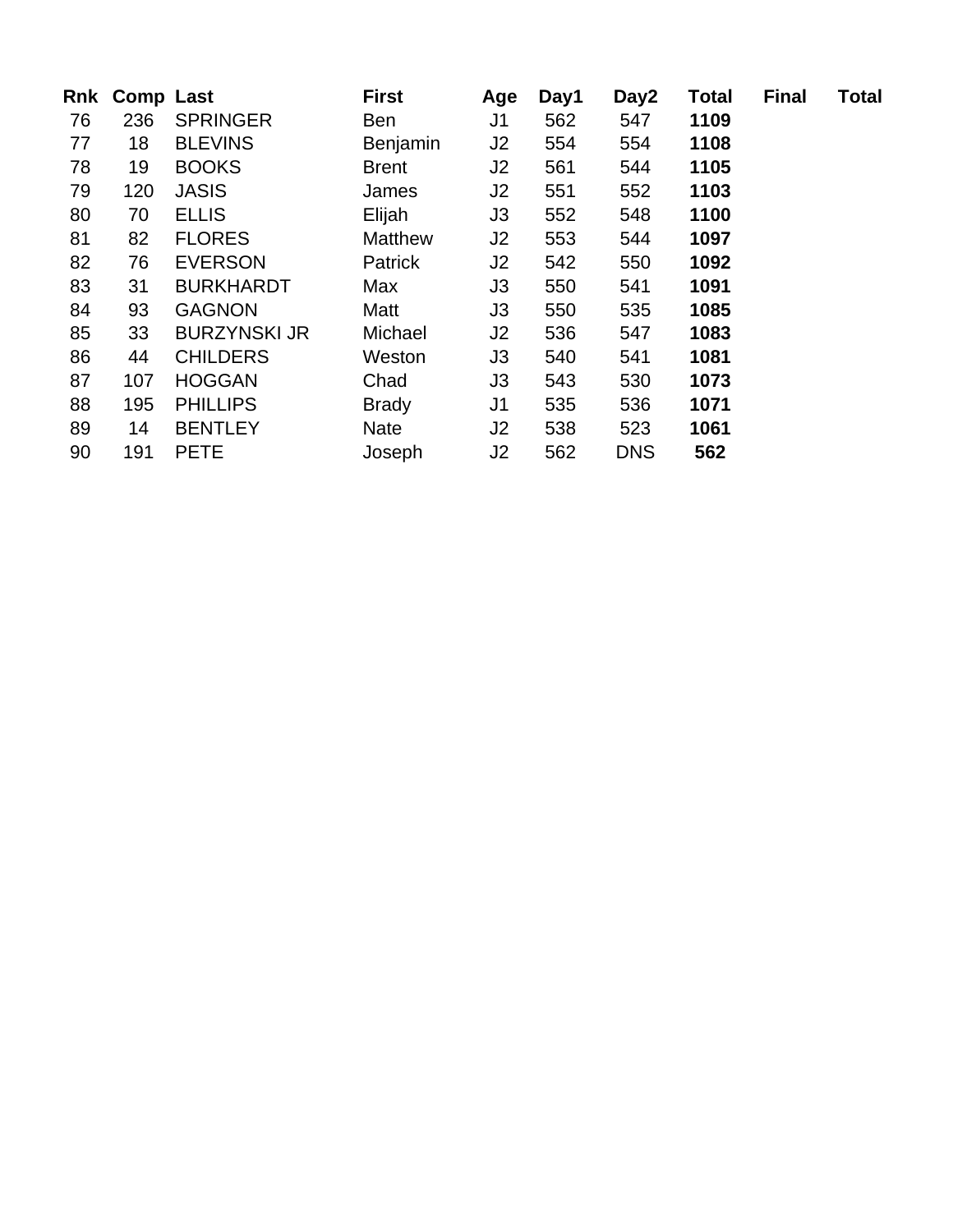## **2007 NATIONAL JUNIOR OLYMPIC CHAMPIONSHIP 50m THREE POSITION RIFLE MEN RESULTS**

| <b>Champion</b><br>2nd Place<br>3rd Place<br>1st Place J2<br>2nd Place J2<br>3rd Place J2 |                                              |                      |               |                                                                   | <b>Michael Dickinson</b><br><b>Thomas Csenge</b><br><b>Andrew Roland</b> |      |              |              |              |  |  |
|-------------------------------------------------------------------------------------------|----------------------------------------------|----------------------|---------------|-------------------------------------------------------------------|--------------------------------------------------------------------------|------|--------------|--------------|--------------|--|--|
|                                                                                           |                                              |                      |               |                                                                   | <b>Cody Enders</b><br><b>Timothy Mar</b><br><b>Scott Franz</b>           |      |              |              |              |  |  |
|                                                                                           | 1st Place J3<br>2nd Place J3<br>3rd Place J3 |                      |               | <b>Daniel Fox</b><br><b>Timothy Sherry</b><br><b>Soren Butler</b> |                                                                          |      |              |              |              |  |  |
|                                                                                           | <b>Rnk Comp Last</b>                         |                      | <b>First</b>  | Age                                                               | Day1                                                                     | Day2 | <b>Total</b> | <b>Final</b> | <b>Total</b> |  |  |
| 1                                                                                         | 63                                           | <b>DICKINSON</b>     | Michael       | J <sub>1</sub>                                                    | 1150                                                                     | 1156 | 2306         | 97.8         | 2403.8       |  |  |
| $\overline{2}$                                                                            | 55                                           | <b>CSENGE</b>        | Thomas        | J1                                                                | 1150                                                                     | 1152 | 2302         | 95.0         | 2397.0       |  |  |
| $\mathsf 3$                                                                               | 274                                          | <b>ROLAND</b>        | Andrew        | J <sub>1</sub>                                                    | 1140                                                                     | 1160 | 2300         | 91.6         | 2391.6       |  |  |
| $\overline{\mathbf{4}}$                                                                   | 215                                          | <b>SANTELLI</b>      | Thomas        | J1                                                                | 1135                                                                     | 1154 | 2289         | 94.6         | 2383.6       |  |  |
| 5                                                                                         | 118                                          | <b>HUCKABY</b>       | Phillip       | J1                                                                | 1143                                                                     | 1145 | 2288         | 94.8         | 2382.8       |  |  |
| $\,6$                                                                                     | 72                                           | <b>ENDERS</b>        | Cody          | J2                                                                | 1139                                                                     | 1142 | 2281         | 96.8         | 2377.8       |  |  |
| $\overline{7}$                                                                            | 189                                          | <b>PENTZ</b>         | Justin        | J <sub>1</sub>                                                    | 1143                                                                     | 1134 | 2277         | 92.3         | 2369.3       |  |  |
| 8                                                                                         | 162                                          | <b>MAR</b>           | Timothy       | J2                                                                | 1146                                                                     | 1129 | 2275         | 90.6         | 2365.6       |  |  |
| $\boldsymbol{9}$                                                                          | 88                                           | <b>FRANZ</b>         | <b>Scott</b>  | J2                                                                | 1131                                                                     | 1143 | 2274         |              |              |  |  |
| 10                                                                                        | 12                                           | <b>DUNHAM-BENDER</b> | Ryan          | J2                                                                | 1141                                                                     | 1133 | 2274         |              |              |  |  |
| 11                                                                                        | 213                                          | <b>RUTTER</b>        | Cody          | J <sub>1</sub>                                                    | 1140                                                                     | 1133 | 2273         |              |              |  |  |
| 12                                                                                        | 218                                          | <b>SCHERER</b>       | Stephen       | J <sub>1</sub>                                                    | 1122                                                                     | 1150 | 2272         |              |              |  |  |
| 13                                                                                        | 100                                          | <b>HALL</b>          | Jonathan      | J1                                                                | 1119                                                                     | 1141 | 2260         |              |              |  |  |
| 14                                                                                        | 29                                           | <b>BURES</b>         | Jace          | J1                                                                | 1130                                                                     | 1130 | 2260         |              |              |  |  |
| 15                                                                                        | 19                                           | <b>BOOKS</b>         | <b>Brent</b>  | J2                                                                | 1134                                                                     | 1126 | 2260         |              |              |  |  |
| 16                                                                                        | 45                                           | <b>CHRISTENSON</b>   | Dempster      | J2                                                                | 1136                                                                     | 1121 | 2257         |              |              |  |  |
| 17                                                                                        | 255                                          | <b>WALLIZER</b>      | <b>Bryant</b> | J <sub>1</sub>                                                    | 1135                                                                     | 1121 | 2256         |              |              |  |  |
| 18                                                                                        | 41                                           | <b>CASTONGUAY</b>    | Ryan          | J2                                                                | 1127                                                                     | 1128 | 2255         |              |              |  |  |
| 19                                                                                        | 149                                          | <b>LITTLE</b>        | Clif          | J2                                                                | 1133                                                                     | 1122 | 2255         |              |              |  |  |
| 20                                                                                        | 86                                           | <b>FOX</b>           | Daniel        | J3                                                                | 1132                                                                     | 1122 | 2254         |              |              |  |  |
| 21                                                                                        | 136                                          | <b>KULBACKI</b>      | Michael       | J2                                                                | 1129                                                                     | 1123 | 2252         |              |              |  |  |
| 22                                                                                        | 47                                           | <b>CLARK</b>         | James         | J <sub>1</sub>                                                    | 1121                                                                     | 1118 | 2239         |              |              |  |  |
| 23                                                                                        | 276                                          | <b>SHIPLEY</b>       | Gary          | J <sub>1</sub>                                                    | 1123                                                                     | 1111 | 2234         |              |              |  |  |
| 24                                                                                        | 199                                          | <b>PUEPPKE</b>       | Matthew       | J2                                                                | 1118                                                                     | 1109 | 2227         |              |              |  |  |
| 25                                                                                        | 216                                          | <b>SAVAGE</b>        | Matt          | J2                                                                | 1103                                                                     | 1121 | 2224         |              |              |  |  |
| 26                                                                                        | 251<br>185                                   | <b>TRICKETT</b>      | Kevin         | J <sub>1</sub>                                                    | 1104<br>1117                                                             | 1118 | 2222         |              |              |  |  |
| 27                                                                                        |                                              | <b>OWSLEY</b>        | Cody          | J1                                                                |                                                                          | 1104 | 2221         |              |              |  |  |
| 28                                                                                        | 94<br>177                                    | <b>GILLMAN</b>       | Nehemiah      | J <sub>2</sub>                                                    | 1113                                                                     | 1104 | 2217         |              |              |  |  |
| 29                                                                                        | 222                                          | <b>MYERS</b>         | Jordan        | J2                                                                | 1099<br>1102                                                             | 1117 | 2216<br>2211 |              |              |  |  |
| 30                                                                                        |                                              | <b>SHERRY</b>        | Timothy       | J3                                                                |                                                                          | 1109 |              |              |              |  |  |
| 31                                                                                        | 246                                          | <b>TELLER</b>        | William       | J2                                                                | 1106                                                                     | 1104 | 2210         |              |              |  |  |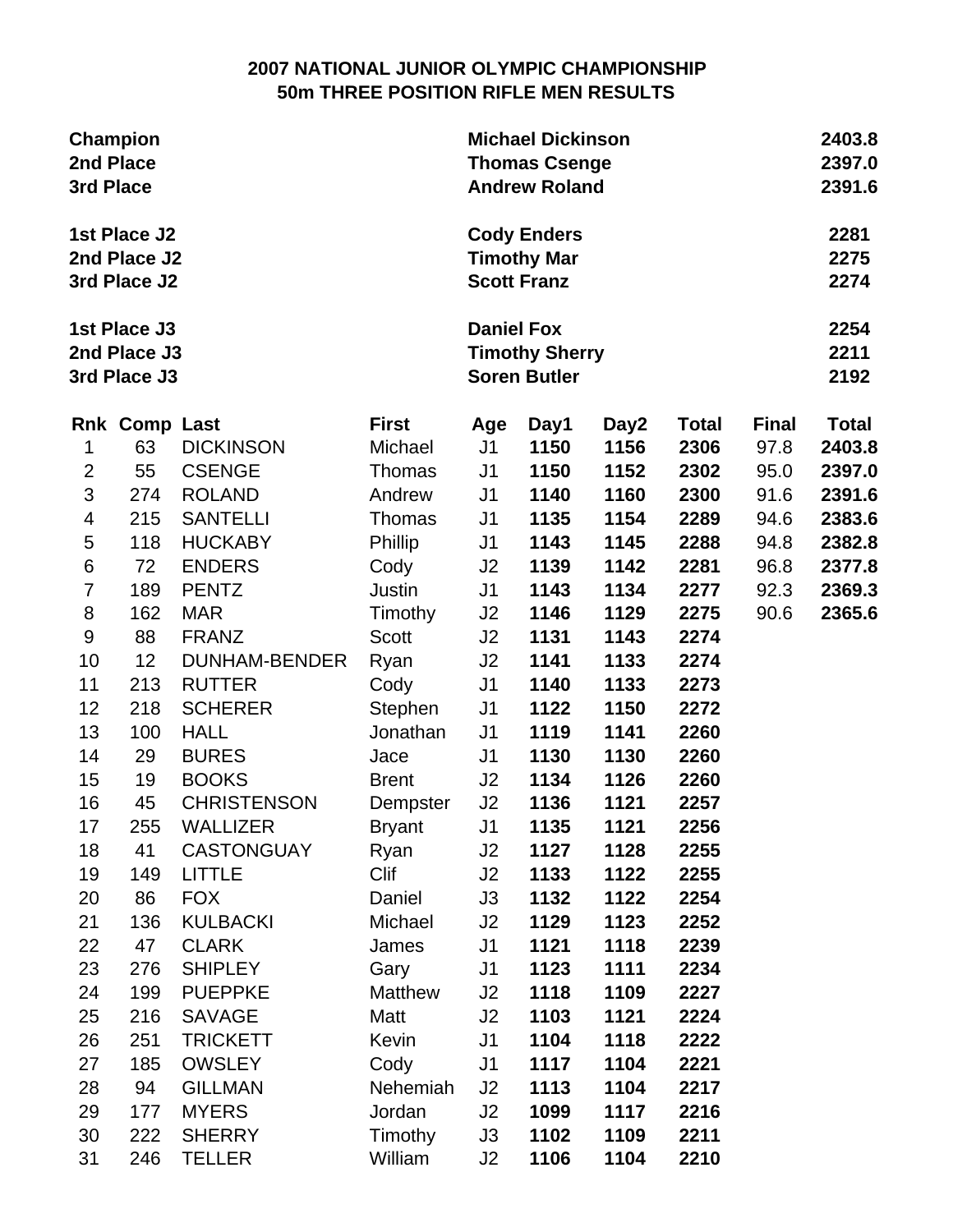|                 |                | <b>Rnk Comp Last</b> | <b>First</b>    | Age            | Day1 | Day2 | <b>Total</b> | <b>Final</b> | <b>Total</b> |
|-----------------|----------------|----------------------|-----------------|----------------|------|------|--------------|--------------|--------------|
| 32 <sub>2</sub> | 39             | CARSTENSEN           | <b>Brian</b>    | J2             | 1107 | 1099 | 2206         |              |              |
| 33              | 49             | <b>COOPER</b>        | Jimmie          | J2             | 1103 | 1102 | 2205         |              |              |
| 34              | 99             | <b>HALL</b>          | Jacob           | J2             | 1079 | 1122 | 2201         |              |              |
| 35              | 81             | <b>FLINT</b>         | Scott           | J2             | 1112 | 1087 | 2199         |              |              |
| 36              | 52             | COSTA                | Jacob           | J2             | 1102 | 1095 | 2197         |              |              |
| 37              | 227            | <b>SLOAN</b>         | David           | J2             | 1103 | 1093 | 2196         |              |              |
| 38              | 34             | <b>BUTLER</b>        | Soren           | J3             | 1100 | 1092 | 2192         |              |              |
| 39              | 151            | <b>LIVO</b>          | Kurt            | J2             | 1103 | 1088 | 2191         |              |              |
| 40              | 271            | <b>ZAWISLAK</b>      | Stephen         | J2             | 1088 | 1101 | 2189         |              |              |
| 41              | 110            | <b>HOLSOPPLE</b>     | Aaron           | J2             | 1090 | 1096 | 2186         |              |              |
| 42              | 234            | <b>SOLOMON</b>       | Nate            | J2             | 1092 | 1090 | 2182         |              |              |
| 43              | 202            | <b>REBILLION</b>     | Kyle            | J2             | 1065 | 1113 | 2178         |              |              |
| 44              | 176            | <b>MUEGGE</b>        | Samuel          | J2             | 1085 | 1088 | 2173         |              |              |
| 45              | 35             | <b>BUTLER</b>        | Tristan         | J2             | 1095 | 1077 | 2172         |              |              |
| 46              | 130            | KARACSONYI           | Alex            | J1             | 1092 | 1075 | 2167         |              |              |
| 47              | 78             | <b>FAZIO</b>         | Quinn           | J2             | 1086 | 1080 | 2166         |              |              |
| 48              | 168            | McINTOSH             | <b>Nicholas</b> | J <sub>1</sub> | 1077 | 1083 | 2160         |              |              |
| 49              | 33             | <b>BURZYNSKI JR</b>  | Michael         | J2             | 1093 | 1066 | 2159         |              |              |
| 50              | $\overline{7}$ | <b>AUGUST</b>        | Aaron           | J2             | 1063 | 1079 | 2142         |              |              |
| 51              | 40             | CARTER               | Jimmy           | J2             | 1056 | 1070 | 2126         |              |              |
| 52              | 46             | <b>CIOTOLA</b>       | Taylor          | J2             | 1050 | 1052 | 2102         |              |              |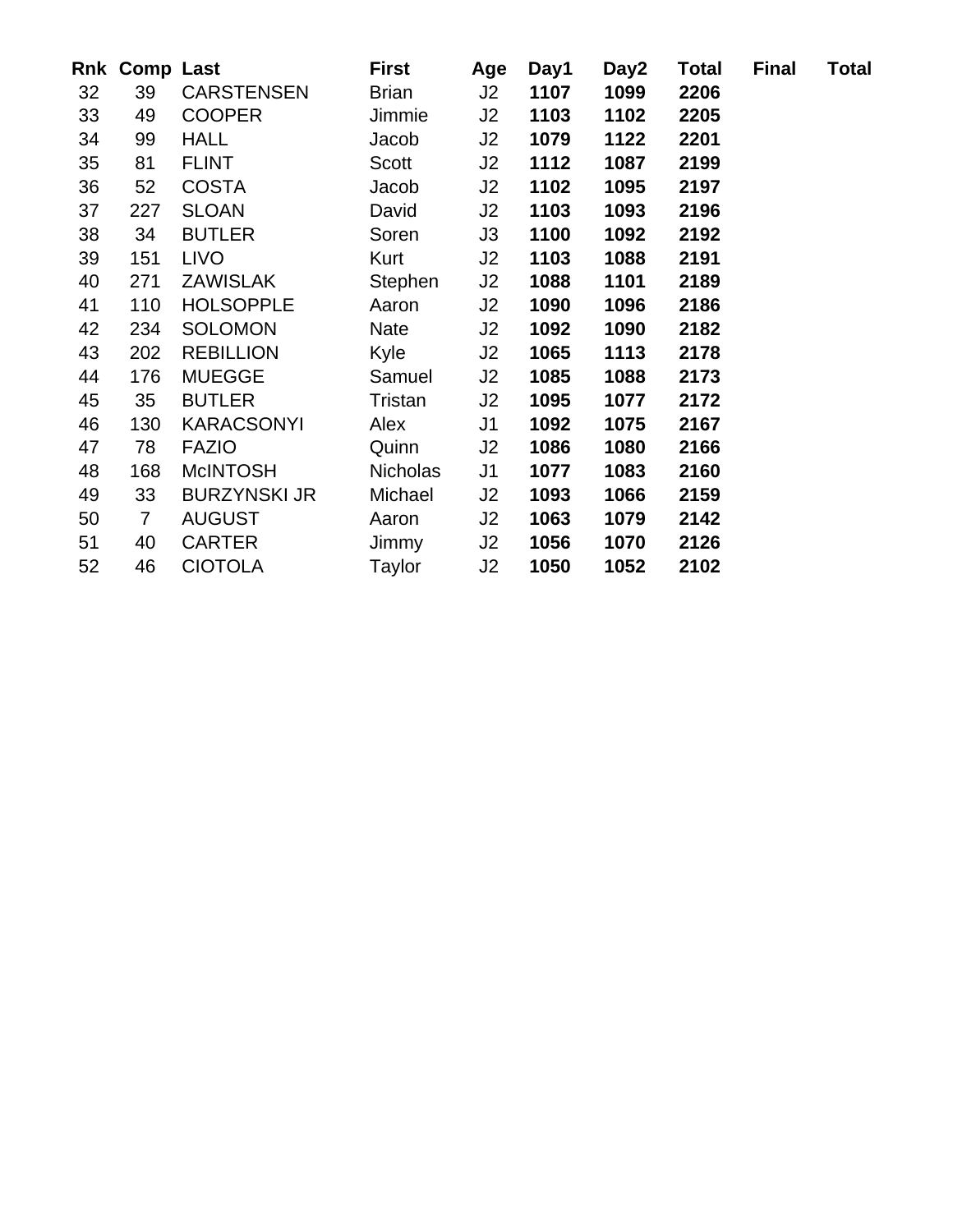# **2007 NATIONAL JUNIOR OLYMPIC CHAMPIONSHIP 50m PRONE RIFLE MEN RESULTS**

| Champion<br>2nd Place<br>3rd Place |                      |                      |               |                | <b>Timothy Mar</b><br><b>Ryan Dunham-Bender</b><br><b>Matt Savage</b> | 1292.6<br>1283.5<br>1283.5 | 9.6<br>9.5   |              |              |           |
|------------------------------------|----------------------|----------------------|---------------|----------------|-----------------------------------------------------------------------|----------------------------|--------------|--------------|--------------|-----------|
|                                    | <b>Rnk Comp Last</b> |                      | <b>First</b>  | Age            | Day1                                                                  | Day2                       | <b>Total</b> | <b>Final</b> | <b>Total</b> | <b>SO</b> |
| 1                                  | 162                  | <b>MAR</b>           | Timothy       | J2             | 596                                                                   | 595                        | 1191         | 101.6        | 1292.6       |           |
| $\overline{2}$                     | 12                   | <b>DUNHAM-BENDER</b> | Ryan          | J2             | 589                                                                   | 591                        | 1180         | 103.5        | 1283.5       | 9.6       |
| 3                                  | 216                  | <b>SAVAGE</b>        | Matt          | J2             | 583                                                                   | 597                        | 1180         | 103.5        | 1283.5       | 9.5       |
| $\overline{\mathcal{A}}$           | 88                   | <b>FRANZ</b>         | <b>Scott</b>  | J2             | 591                                                                   | 588                        | 1179         | 103.2        | 1282.2       |           |
| 5                                  | 274                  | <b>ROLAND</b>        | Andrew        | J <sub>1</sub> | 589                                                                   | 589                        | 1178         | 104.1        | 1282.1       |           |
| $\,6$                              | 213                  | <b>RUTTER</b>        | Cody          | J <sub>1</sub> | 589                                                                   | 589                        | 1178         | 102.1        | 1280.1       |           |
| $\overline{7}$                     | 63                   | <b>DICKINSON</b>     | Michael       | J <sub>1</sub> | 590                                                                   | 588                        | 1178         | 101.2        | 1279.2       |           |
| 8                                  | 118                  | <b>HUCKABY</b>       | Phillip       | J <sub>1</sub> | 590                                                                   | 585                        | 1175         | 103.6        | 1278.6       |           |
| $9\,$                              | 55                   | <b>CSENGE</b>        | Thomas        | J <sub>1</sub> | 586                                                                   | 587                        | 1173         |              |              |           |
| 10                                 | 185                  | <b>OWSLEY</b>        | Cody          | J <sub>1</sub> | 588                                                                   | 585                        | 1173         |              |              |           |
| 11                                 | 215                  | <b>SANTELLI</b>      | Thomas        | J <sub>1</sub> | 588                                                                   | 584                        | 1172         |              |              |           |
| 12                                 | 130                  | <b>KARACSONYI</b>    | Alex          | J <sub>1</sub> | 584                                                                   | 587                        | 1171         |              |              |           |
| 13                                 | 45                   | <b>CHRISTENSON</b>   | Dempster      | J2             | 589                                                                   | 582                        | 1171         |              |              |           |
| 14                                 | 41                   | <b>CASTONGUAY</b>    | Ryan          | J2             | 582                                                                   | 587                        | 1169         |              |              |           |
| 15                                 | 29                   | <b>BURES</b>         | Jace          | J <sub>1</sub> | 586                                                                   | 583                        | 1169         |              |              |           |
| 16                                 | 100                  | <b>HALL</b>          | Jonathan      | J <sub>1</sub> | 581                                                                   | 587                        | 1168         |              |              |           |
| 17                                 | 136                  | <b>KULBACKI</b>      | Michael       | J2             | 584                                                                   | 583                        | 1167         |              |              |           |
| 18                                 | 86                   | <b>FOX</b>           | Daniel        | J3             | 580                                                                   | 586                        | 1166         |              |              |           |
| 19                                 | 227                  | <b>SLOAN</b>         | David         | J2             | 586                                                                   | 580                        | 1166         |              |              |           |
| 20                                 | 72                   | <b>ENDERS</b>        | Cody          | J2             | 587                                                                   | 579                        | 1166         |              |              |           |
| 21                                 | 218                  | <b>SCHERER</b>       | Stephen       | J <sub>1</sub> | 582                                                                   | 583                        | 1165         |              |              |           |
| 22                                 | 251                  | <b>TRICKETT</b>      | Kevin         | J <sub>1</sub> | 580                                                                   | 583                        | 1163         |              |              |           |
| 23                                 | 276                  | <b>SHIPLEY</b>       | Gary          | J <sub>1</sub> | 582                                                                   | 580                        | 1162         |              |              |           |
| 24                                 | 78                   | <b>FAZIO</b>         | Quinn         | J2             | 583                                                                   | 579                        | 1162         |              |              |           |
| 25                                 | 149                  | <b>LITTLE</b>        | Clif          | J2             | 579                                                                   | 582                        | 1161         |              |              |           |
| 26                                 | 99                   | <b>HALL</b>          | Jacob         | J <sub>2</sub> | 578                                                                   | 582                        | 1160         |              |              |           |
| 27                                 | 19                   | <b>BOOKS</b>         | <b>Brent</b>  | J2             | 583                                                                   | 577                        | 1160         |              |              |           |
| 28                                 | 255                  | <b>WALLIZER</b>      | <b>Bryant</b> | J <sub>1</sub> | 577                                                                   | 582                        | 1159         |              |              |           |
| 29                                 | 176                  | <b>MUEGGE</b>        | Samuel        | J2             | 582                                                                   | 577                        | 1159         |              |              |           |
| 30                                 | 246                  | <b>TELLER</b>        | William       | J2             | 581                                                                   | 576                        | 1157         |              |              |           |
| 31                                 | 47                   | <b>CLARK</b>         | James         | J <sub>1</sub> | 573                                                                   | 583                        | 1156         |              |              |           |
| 32                                 | 189                  | <b>PENTZ</b>         | Justin        | J <sub>1</sub> | 581                                                                   | 575                        | 1156         |              |              |           |
| 33                                 | 177                  | <b>MYERS</b>         | Jordan        | J2             | 563                                                                   | 592                        | 1155         |              |              |           |
| 34                                 | 40                   | <b>CARTER</b>        | Jimmy         | J2             | 568                                                                   | 586                        | 1154         |              |              |           |